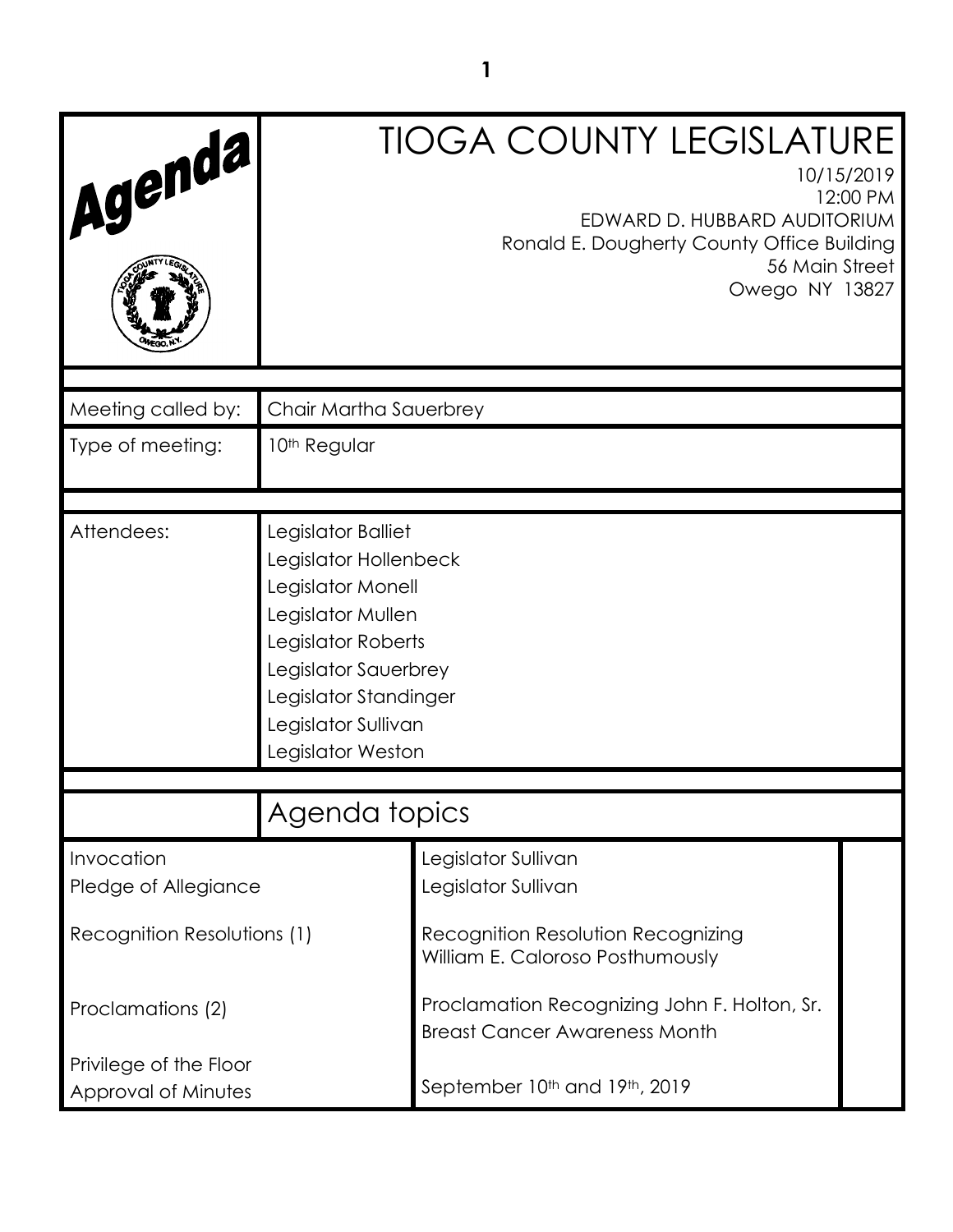| Petitions, Communications & Notices                      |                                  |                                                                                                                                                                                                                       |  |  |  |
|----------------------------------------------------------|----------------------------------|-----------------------------------------------------------------------------------------------------------------------------------------------------------------------------------------------------------------------|--|--|--|
| Appointments/Reappointments                              |                                  |                                                                                                                                                                                                                       |  |  |  |
| <b>Reports Standing Committees</b>                       |                                  |                                                                                                                                                                                                                       |  |  |  |
| <b>RESOLUTIONS:</b><br>1. Set Public Hearing 2020 Budget |                                  |                                                                                                                                                                                                                       |  |  |  |
|                                                          |                                  | 2. Appoint Member Board of Ethics                                                                                                                                                                                     |  |  |  |
|                                                          |                                  | 3. Appoint Member to the Tioga County Local Development Corporation                                                                                                                                                   |  |  |  |
|                                                          | 4. Appoint REAP Board Member     |                                                                                                                                                                                                                       |  |  |  |
|                                                          |                                  | 5. Appoint and Extend Youth Board Member Term - Youth Bureau                                                                                                                                                          |  |  |  |
|                                                          | Funding                          | 6. Amend Resolution 177-19 Approve Funding 2019 Youth Bureau Program                                                                                                                                                  |  |  |  |
|                                                          |                                  | 7. Amend Dental Services Fee Schedule – Public Health                                                                                                                                                                 |  |  |  |
|                                                          |                                  | 8. Approve 2019-2020 STOP DWI Plan                                                                                                                                                                                    |  |  |  |
|                                                          |                                  | 9. Authorize 2020 Contracts with SADD School Associates - STOP DWI                                                                                                                                                    |  |  |  |
|                                                          |                                  | 10. Authorizing the Implementation and Funding in the First Instance 100%<br>of the Federal Aid and State "Marchiselli" Program-Aid Eligible Costs of<br>a Transportation Federal-Aid Project and Appropriating Funds |  |  |  |
|                                                          | <b>Health Insurance Benefits</b> | 11. Authorize Contract with Excellus Blue Cross/Blue Shield to Administer                                                                                                                                             |  |  |  |
|                                                          | Retiree Health Insurance         | 12. Authorize Contract with The Hartford to Administer Medicare Eligible                                                                                                                                              |  |  |  |
|                                                          |                                  | 13. Authorize Contract with Lifetime Benefit Solutions, Inc. to Administer<br>Flexible Spending and Health Reimbursement Account Programs                                                                             |  |  |  |
|                                                          |                                  | 14. Establish Retiree Health Insurance Contributions                                                                                                                                                                  |  |  |  |
|                                                          |                                  | 15. Resolution in Support of an Extension to the 2007 PILOT Agreement<br>between Central NY Oil & Gas, LLC N/K/A Stagecoach Gas Services,<br>LLC and the Tioga County Industrial Development Agency                   |  |  |  |
|                                                          |                                  | 16. Approve Supplemental Agreement for Oak Hill Road Bridge BIN 3334940                                                                                                                                               |  |  |  |
|                                                          | <b>Books</b>                     | 17. Authorize Agreement with Robis Elections, Inc. to Procure Electronic Poll                                                                                                                                         |  |  |  |
|                                                          |                                  | 18. Authorize the Submission of EMPG19 Grant Application -<br>Office of Emergency Services                                                                                                                            |  |  |  |
|                                                          | <b>Sheriff's Office</b>          | 19. Authorize Acceptance of 2020 NYS PTS Grant (PTS-2020-Tioga Co SO-<br>00348-054), Appropriation of Funds, & Modify 2019 Budget -                                                                                   |  |  |  |
|                                                          |                                  | 20. Authorize Acceptance of Hazardous Materials Emergency<br>Preparedness (HMEP 19 HE19-1005-D00), Appropriation of Funds &<br>Modify 2019 Budget - Emergency Management                                              |  |  |  |
|                                                          |                                  | 21. Appropriation of Funds Community Projects Appropriation (NYS<br>Senator's Initiative Grant 2010 #TM02905) and Amend Budget -<br>Office of Emergency Services                                                      |  |  |  |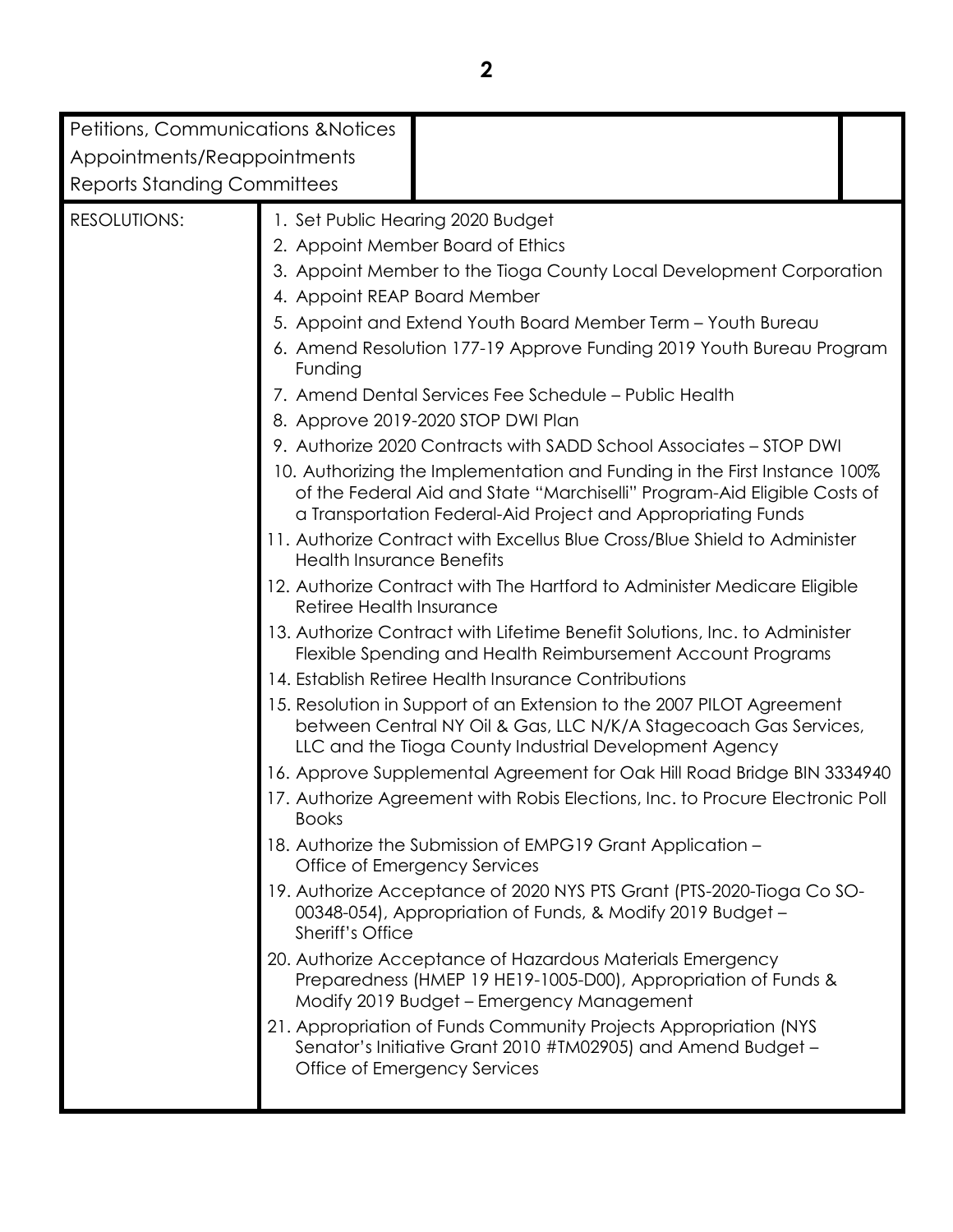| 22. Appropriation of Funds 2019 Homeland Security Grant (SHSP) and<br>Modify 2019 Budget – Office of Emergency Services/Sheriff's Office |
|------------------------------------------------------------------------------------------------------------------------------------------|
| 23. Modify 2019 Budget and Transfer Funds SHSP2017 Grant -<br>Office of Emergency Services                                               |
| 24. Request Transfer of Contingency Funds & Modify 2019 Budget -<br><b>Assigned Counsel</b>                                              |
| 25. Transfer of Funds & Modify 2019 Budget - Probation Department                                                                        |
| 26. Amend Resolution 51-19 Erroneous Assessment Town of Newark Valley                                                                    |
| 27. Standard Work Day and Reporting Resolution                                                                                           |
| 28. Authorize Appointment of 3rd Assistant District Attorney                                                                             |
| 29. Authorize Appointment of Secretary to the Public Health Director                                                                     |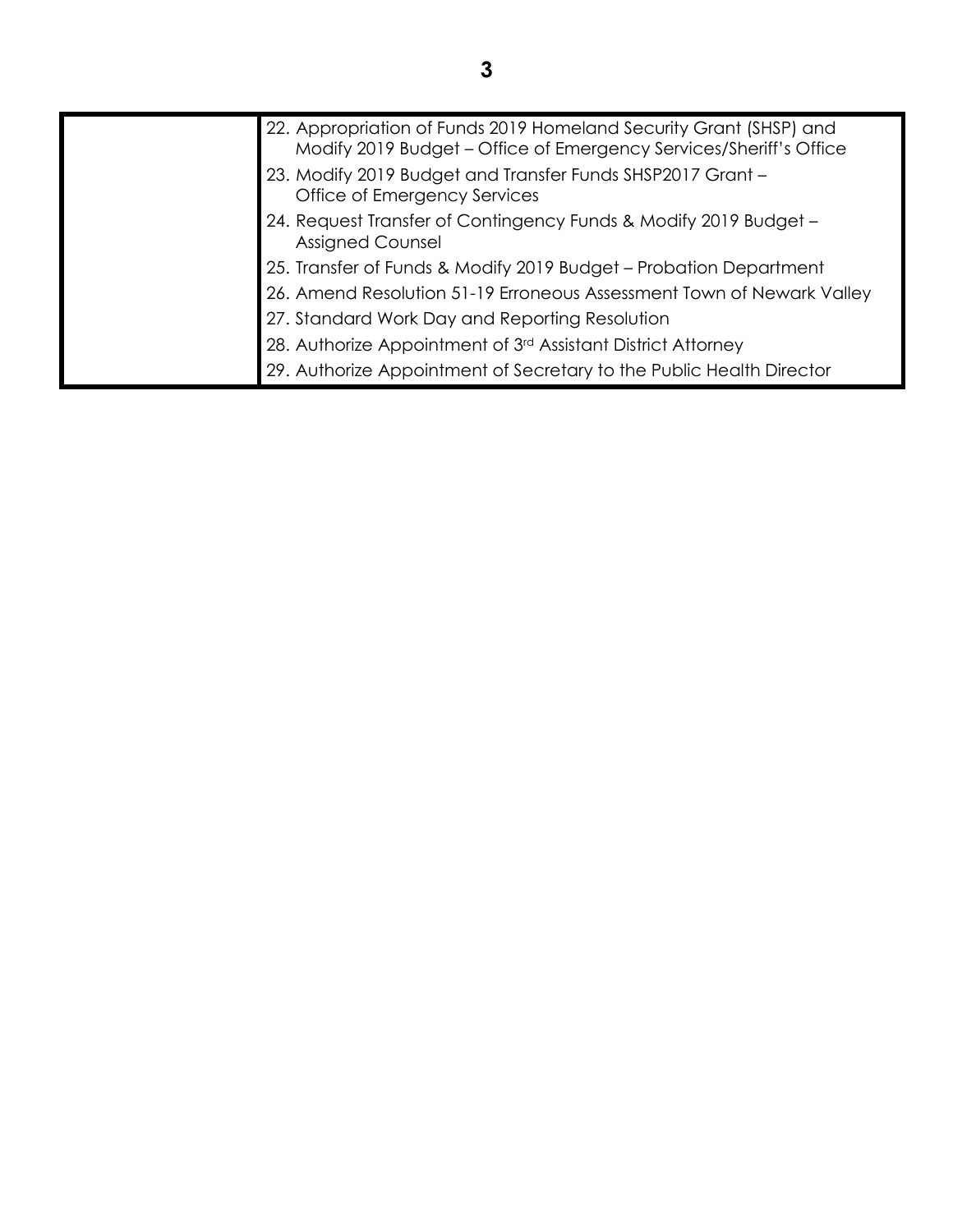RESOLUTION NO. -19 RECOGNITION RESOLUTION RECOGNIZING WILLIAM E. CALOROSO POSTHUMOUSLY

WHEREAS: William E. Caloroso passed away on September 6, 2019; and

WHEREAS: The Tioga County Legislature would like to posthumously recognize Mr. Caloroso for his years of dedicated service as a Tioga County Legislator; and

WHEREAS: Bill was elected to the position of Tioga County Legislator on January 1, 1996 and served for six years until leaving office on December 31, 2001; and

WHEREAS: Bill served as the Chair of Finance during his six-year term. He also served on the County Clerk/Records Management/Real Property/ Veterans/Elections/Legislative Support/Purchasing, ED&P/ Tourism/ Legal/Job Training, Agriculture, Information Technology & Administrative Services, Health & Human Services, Personnel, and Public Safety & Probation Committees; and

WHEREAS: Bill also served as a 15-year board member of the Tioga County Industrial Development Agency holding the office of Treasurer during this time; and

WHEREAS: Bill is survived by his wife of 61 years Joann and sons Michael and Kirk; therefore be it

RESOLVED: That the Tioga County Legislature, on its own behalf, as well as on behalf of the citizens of Tioga County, express sincere gratitude and recognize William E. Caloroso posthumously for his years of dedicated service to Tioga County as a Tioga County Legislator; and be it further

RESOLVED: That this resolution be spread upon the minutes of this meeting and a certified copy be presented to the family of William E. Caloroso.

Dated: October 15, 2019

\_\_\_\_\_\_\_\_\_\_\_\_\_\_\_\_\_\_\_\_\_\_\_\_\_\_\_\_\_ MARTHA SAUERBREY, CHAIR TIOGA COUNTY LEGISLATURE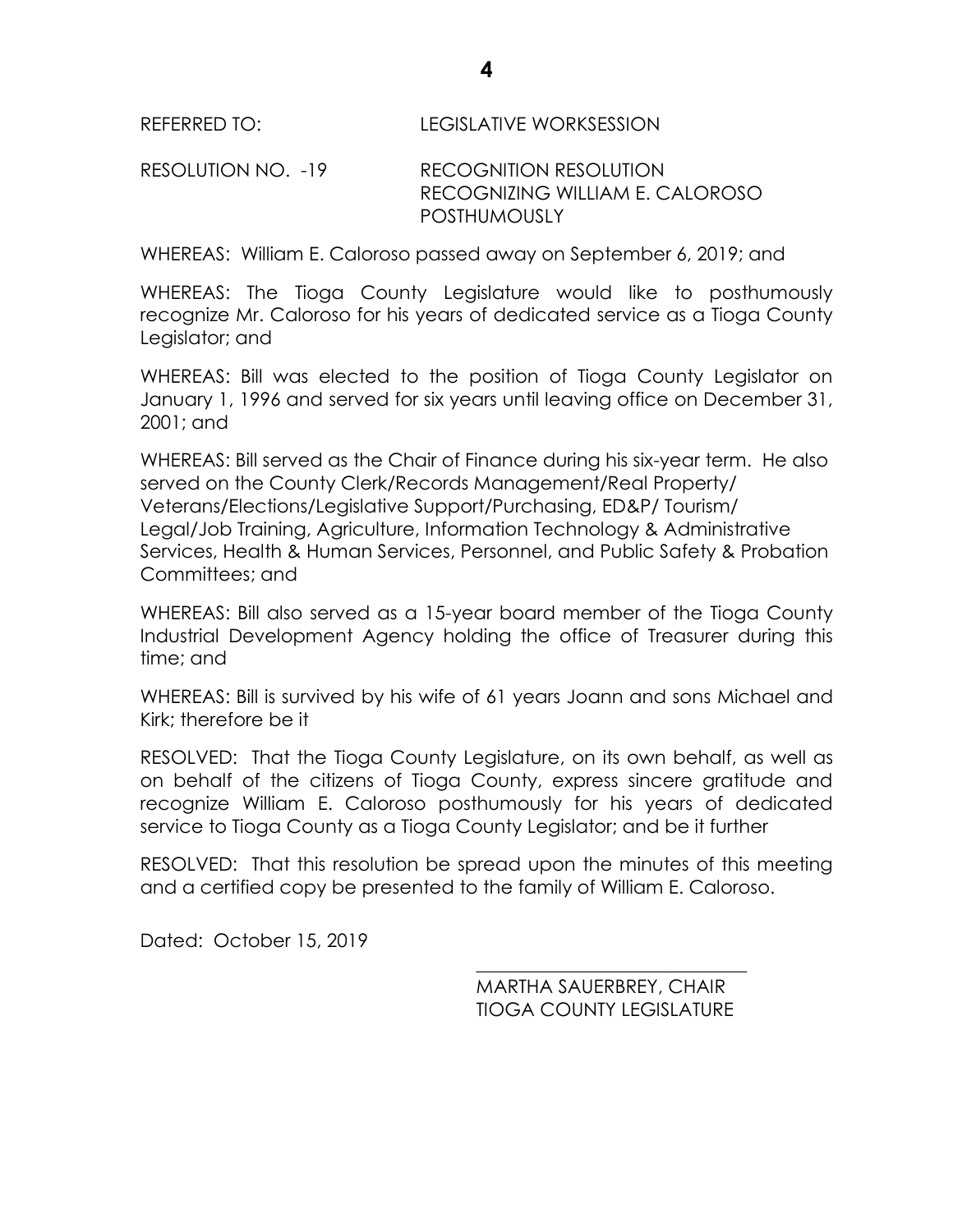#### **PROCLAMATION RECOGNIZING JOHN F. HOLTON, SR.**

WHEREAS: John F. Holton, Sr. was appointed to the title of Director of Veterans Service Agency on October 17, 2016; and

WHEREAS: During John's time with Tioga County he proved to be a valuable asset and resource for the veterans of Tioga County, going beyond the call of duty; and

WHEREAS: John performed his duties with professionalism and genuine concern for the veterans of the County; and

WHEREAS: John worked cooperatively with all County departments and employees as well as other State and Federal agencies; and

WHEREAS: John actively participated with, the Tioga County Allies in Substance Abuse Prevention Board, Suicide Prevention Task Force, Community Services Board, Southern Tier Veteran Support, Veteran Advisory Committee to Congressman Anthony Brindisi, Member of the State of New York Veterans Service Officer Association, in an effort to expand services and awareness for veteran's needs; and

WHEREAS: John was well respected by his peers and State and Federal elected officials; and

WHEREAS: John is retiring from his work at the County on October 25, 2019; therefore

THE TIOGA COUNTY LEGISLATURE wishes to express their sincere gratitude to John for his diligent work performed for the County and the veterans of Tioga County.

Dated: October 15, 2019

MARTHA SAUERBREY, CHAIR TIOGA COUNTY LEGISLATURE

\_\_\_\_\_\_\_\_\_\_\_\_\_\_\_\_\_\_\_\_\_\_\_\_\_\_\_\_\_\_\_\_\_\_\_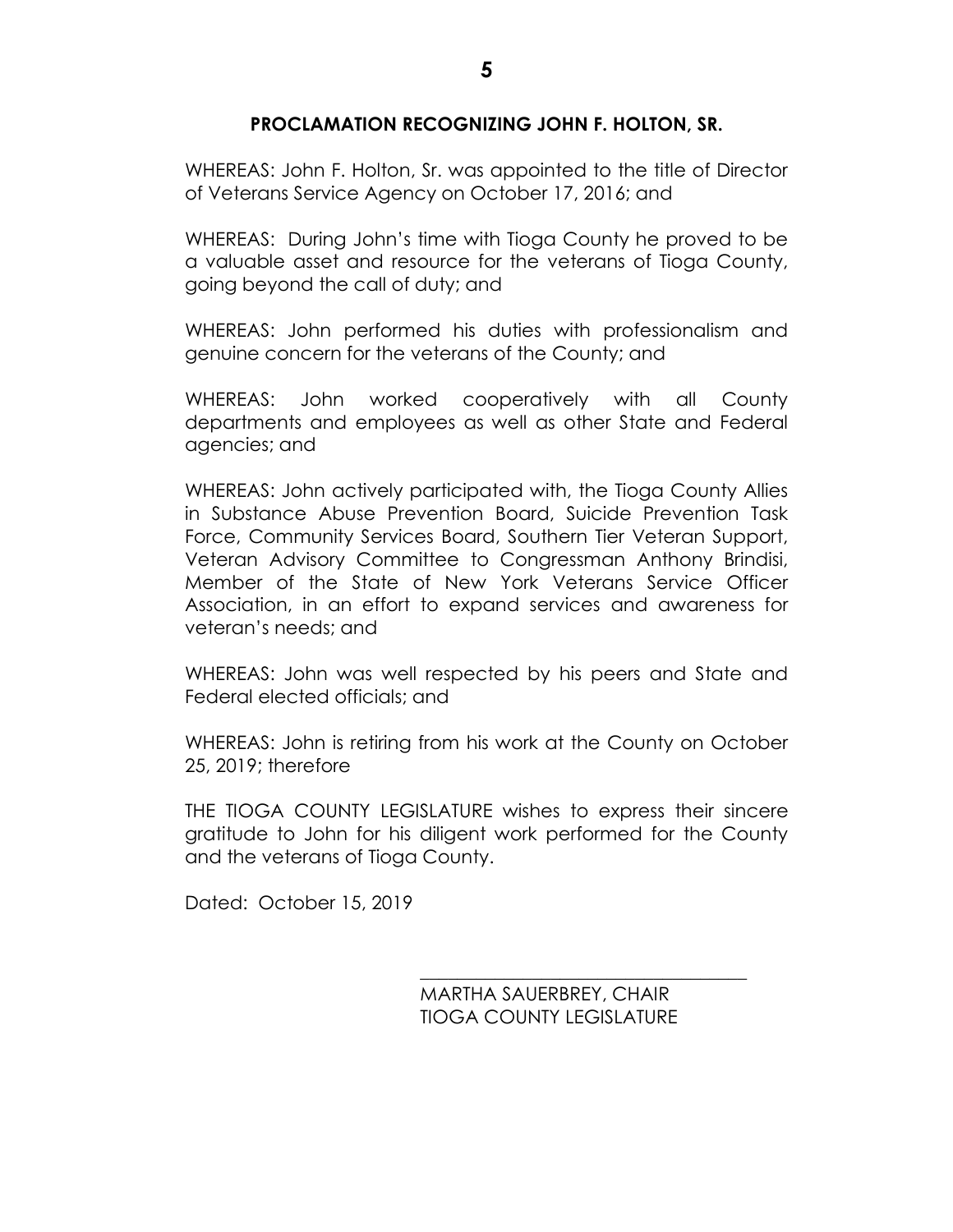#### **COUNTY OF TIOGA EXECUTIVE PROCLAMATION**

WHEREAS: October is designated as *National Breast Cancer Awareness Month;* and

WHEREAS: Cancer is the second leading cause of death in the United States with breast cancer being the most common form of cancer, besides skin cancer, among women; and

WHEREAS: About 245,000 cases of breast cancer are diagnosed in women, and 2,200 in men, annually in the United States; and

WHEREAS: About 41,000 women, and 460 men, die from breast cancer each year in the United States; and

WHEREAS: The rate of Tioga County women diagnosed with breast cancer is 126.6 per 100,000, compared to the New York State rate of 131.3 per 100,000; and

WHEREAS: Tioga County Public Health advocates awareness, coupled with education and outreach, which can be utilized to decrease the number of women and men diagnosed with breast cancer, and increase the rate of breast cancer screenings in Tioga County, therefore

The TIOGA COUNTY LEGISLATURE does hereby proclaim and designate the month of October 2019 as:

### **BREAST CANCER AWARENESS MONTH IN TIOGA COUNTY**

and urges all Tioga County residents, particularly women, to consult with their primary care provider regarding preventative measures such as clinical breast examinations, regular mammograms, and monthly breast selfexaminations.

Dated: October 15, 2019

MARTHA SAUERBREY, CHAIR TIOGA COUNTY LEGISLATURE

\_\_\_\_\_\_\_\_\_\_\_\_\_\_\_\_\_\_\_\_\_\_\_\_\_\_\_\_\_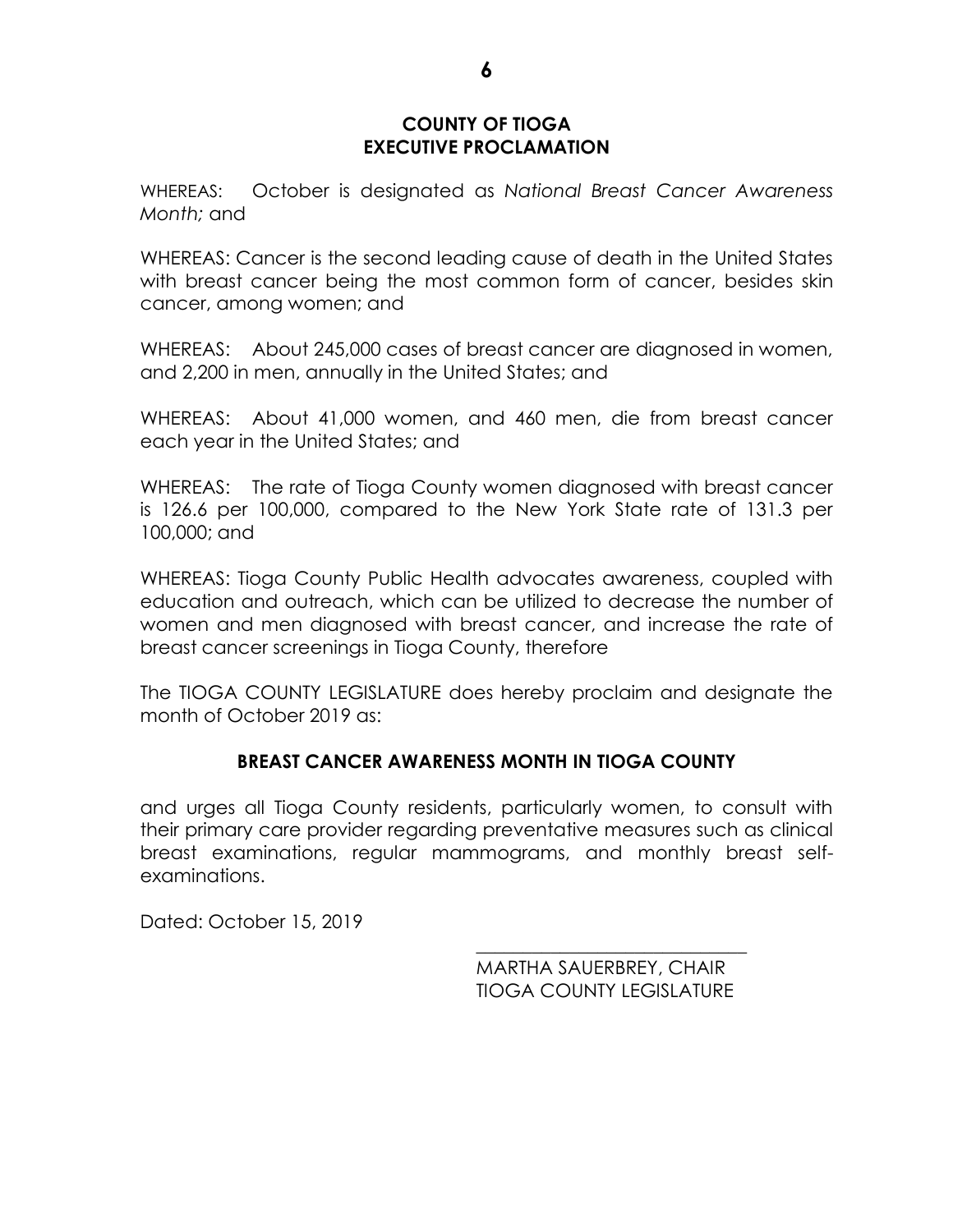#### REFERRED TO: FINANCE/LEGAL COMMITTEE

RESOLUTION NO. -19 SET PUBLIC HEARING

2020 BUDGET

RESOLVED: That the public hearing on the tentative Tioga County Budget for 2020 be held at 9:30 A.M., Tuesday, November 12, 2019, in the Edward D. Hubbard Auditorium of the Ronald E. Dougherty County Office Building, 56 Main Street, Owego, New York 13827.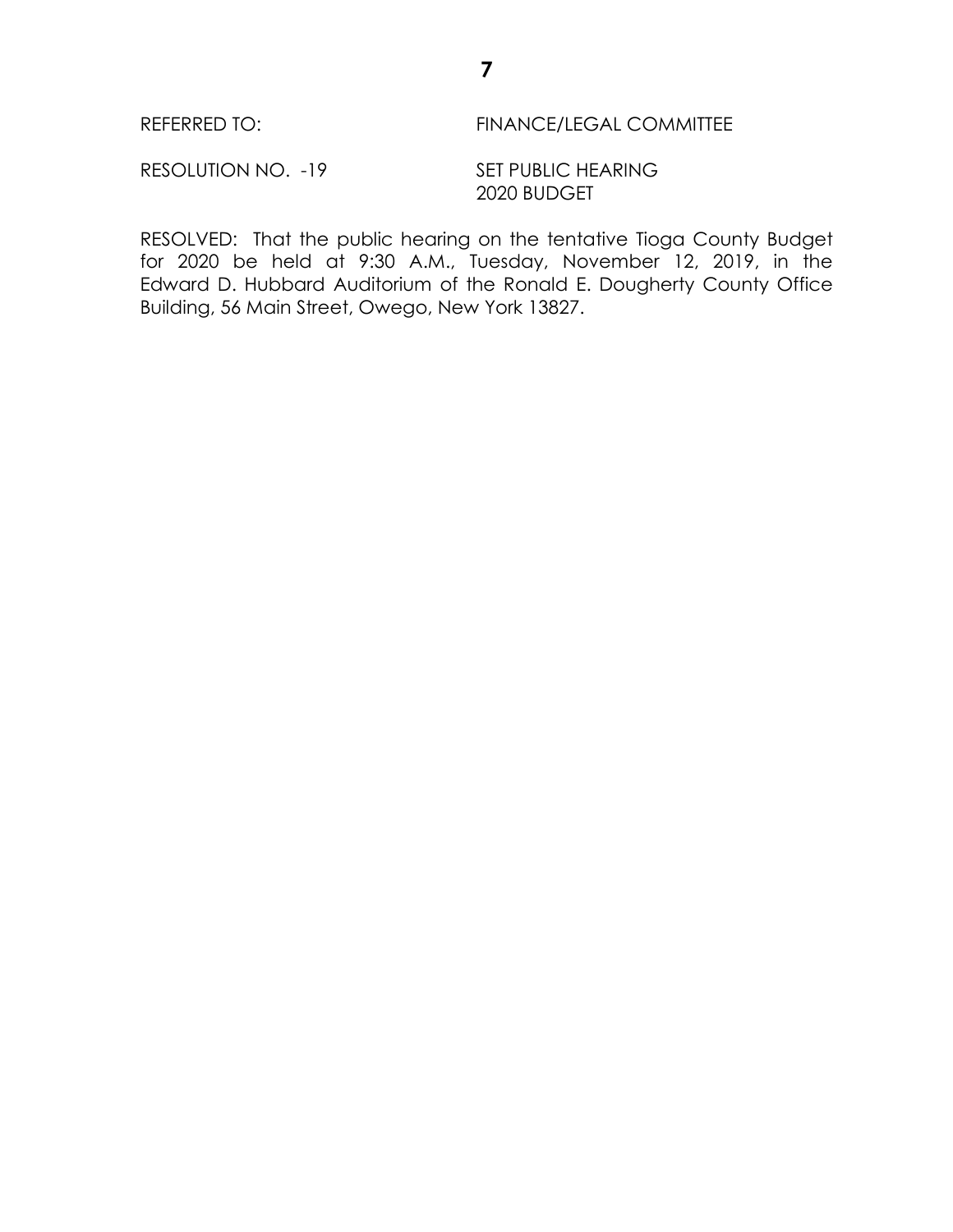| <b>LEGISLATIVE WORKSESSION</b> |
|--------------------------------|
|                                |

RESOLUTION NO. -19 APPOINT MEMBER

BOARD OF ETHICS

WHEREAS: There is a vacancy on the Board of Ethics due to the resignation of Daniel Gelatt; and

WHEREAS: Gwendolyn Isham, Village of Candor resident, has agreed to serve on the Board of Ethics; therefore be it

RESOLVED: That Gwendolyn Isham be hereby appointed to the Board of Ethics for a retroactive term beginning September 10, 2019 to March 31, 2020.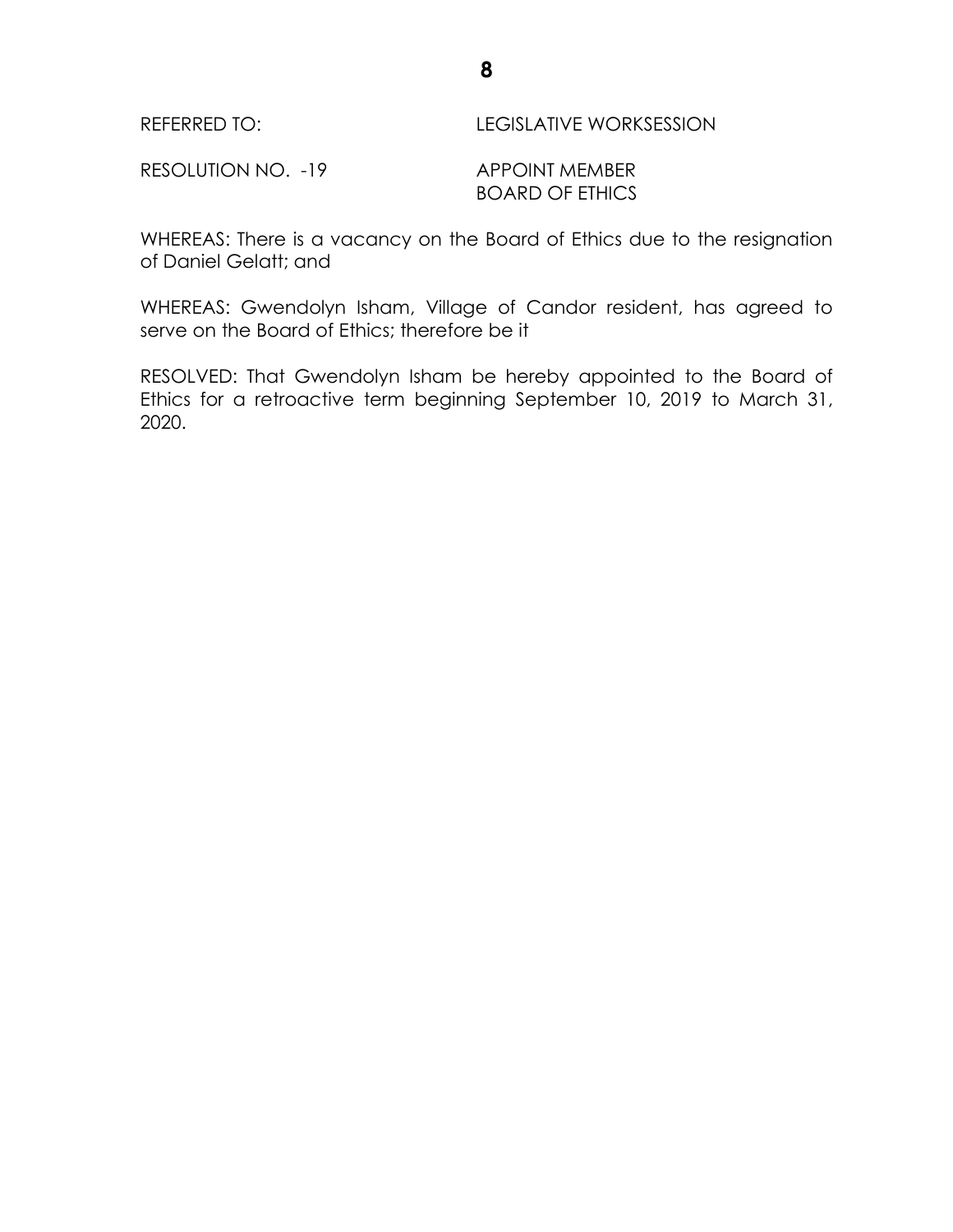REFERRED TO: ED&P COMMITTEE

RESOLUTION NO. - 19 APPOINT MEMBER TO THE TIOGA COUNTY LOCAL DEVELOPMENT CORPORATION

WHEREAS: Sonny DeWitt has resigned from the Local Development Corporation Board effective immediately; and

WHEREAS: Christina Di Stefano has expressed her desire to serve on the Local Development Corporation Board for the remainder of Sonny DeWitt's term.

WHEREAS: The Tioga County Local Development Corporation Board of Directors has found Christina Di Stefano willing and able to fill said vacancy; therefore be it

RESOLVED: That the Tioga County Legislature hereby appoints Christina Di Stefano to fill said vacancy and serve the remainder of Sonny DeWitt's term 10/15/19 - 03/31/21.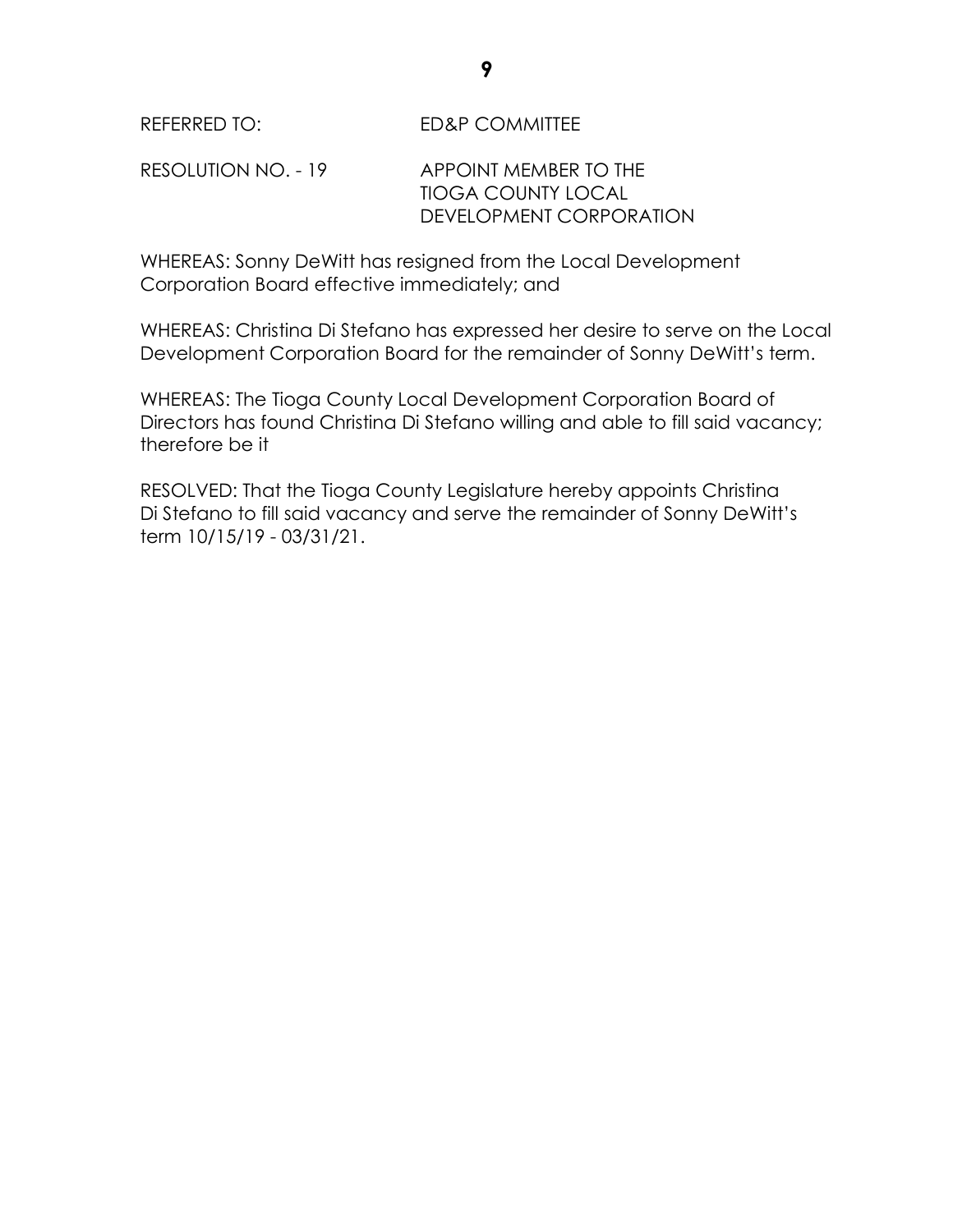#### REFERRED TO: ED&P COMMITTEE

RESOLUTION NO. -19 APPOINT REAP BOARD MEMBER

WHEREAS: The By-Laws of the REAP Board require that the Legislature nominate one person to act as its member in the REAP Board of Directors; and

WHEREAS: Brittany Woodburn's term expired on April 14, 2019; and

WHEREAS: Abbey Hendrickson, Community Development Specialist, is willing to serve on the REAP Board of Directors; therefore be it

RESOLVED: That Abbey Hendrickson, Community Development Specialist, be hereby appointed to the REAP Board for a two year term from October 15, 2019 through October 14, 2021.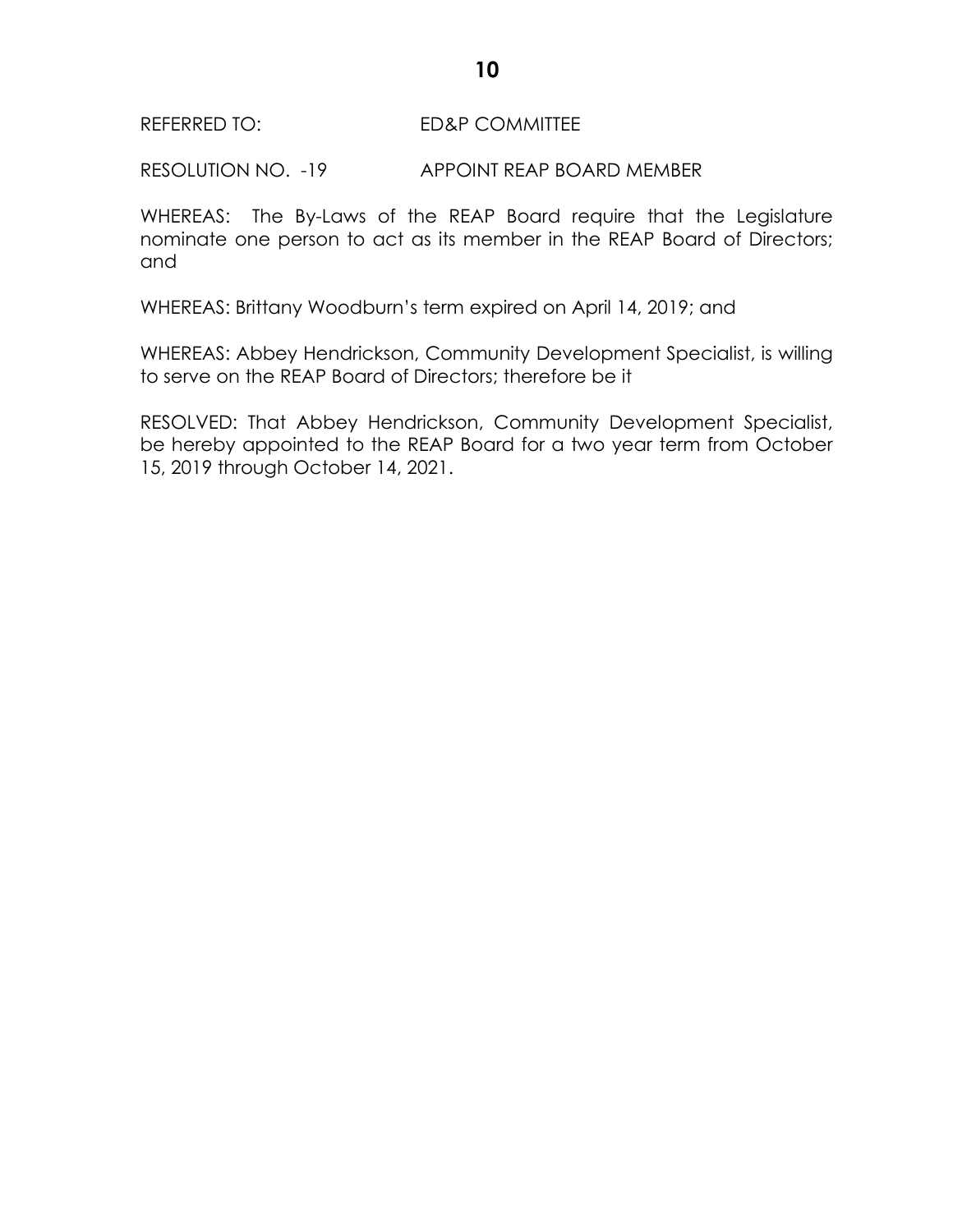REFERRED TO: HEALTH & HUMAN SERVICES COMMITTEE

### RESOLUTION NO. -19 APPOINT AND EXTEND YOUTH BOARD MEMBER TERM YOUTH BUREAU

WHEREAS: The Tioga County Youth Board is organized as an advisory body to the Tioga County Youth Bureau; and

WHEREAS: The purpose of the Youth Board is to carry out the provision of Section 95 of the General Municipal Law of the State of New York and Resolution No. 140 of 1981 of the Tioga County Legislature; and

WHEREAS: The Tioga County Youth Board Bylaws provides for representatives to the Youth Board be appointed by the County Legislature; and

WHEREAS: The County Legislature previously appointed members to the Youth Board under Resolution No. 221-14 and vacancies exist; and

WHEREAS: The County Legislature previously appointed members to the Youth Board under Resolution No. 58-12 and terms have expired; now therefore be it

RESOLVED: That the following listed representative be appointed as a member of the Tioga County Youth Board with the corresponding term of office consistent with the requirement of staggered rotation; and that the following listed representative's term be extended as follows:

Kathleen Clark (Extending Term) 1/1/2020 – 12/31/20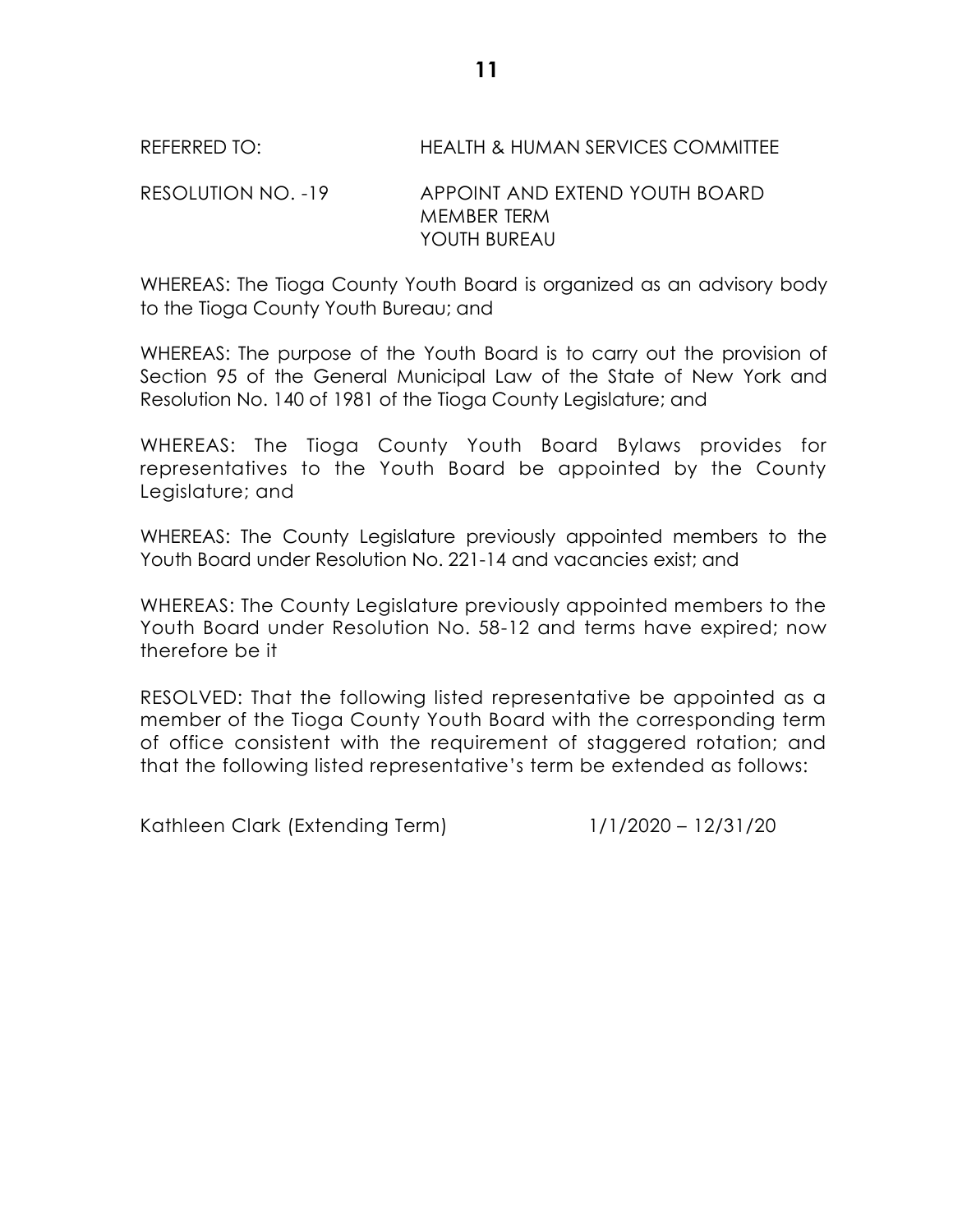REFERRED TO: HEALTH & HUMAN SERVICES COMMITTEE

RESOLUTION NO. -19 AMEND RESOLUTION 177-19 APPROVE FUNDING 2019 YOUTH BUREAU PROGRAM FUNDING

WHEREAS: The Tioga County Legislature approved Youth Bureau program funding with Resolution 177-19 which is 100% reimbursable from the New York State Office of Children and Family Services; and

WHEREAS: The Tioga County Youth Board has reviewed 2019 applications for funding which are consistent with guidelines previously presented to the Legislative Committee; and

WHEREAS: Resolution 177-19 needs to be amended to reflect changes in program allocations and overall total allocations of \$215.00; and

WHEREAS: Resolution 177-19 needs to be amended to reflect and increase in allocation of \$1000 each to Kali's Klub House and CASA-Trinity; and

WHEREAS: Resolution 177-19 needs to be amended to reflect the removal of allocation to the Tioga County Boys and Girls Club; now therefore be it

RESOLVED: That the following programs recommended by the Tioga County Youth Board for program year 2019 be amended and approved by the Tioga County Legislature in the amounts indicated:

| Cornell Cooperative Extension 4H Summer Youth Enrichment | \$4,000 |
|----------------------------------------------------------|---------|
| Big Brothers Big Sisters Mentoring                       | \$3,000 |
| Village of Newark Valley Summer Rec                      | \$2,250 |
| Cornell Cooperative Extension Family Resource Center     | \$5,000 |
| Spencer Van-Etten Schools PAVE                           | \$5,175 |
| Tioga Central Schools Summer Rec                         | \$8,000 |
| Village of Waverly Summer Rec                            | \$5,000 |
| Casa Trinity Teen Space                                  | \$3,880 |
| <b>Catholic Charities YES</b>                            | \$4,500 |
| Kali's Klub House 7 Keys to Success                      | \$5,000 |
| المصادر والمستقبل المساحية                               | ATOCF   |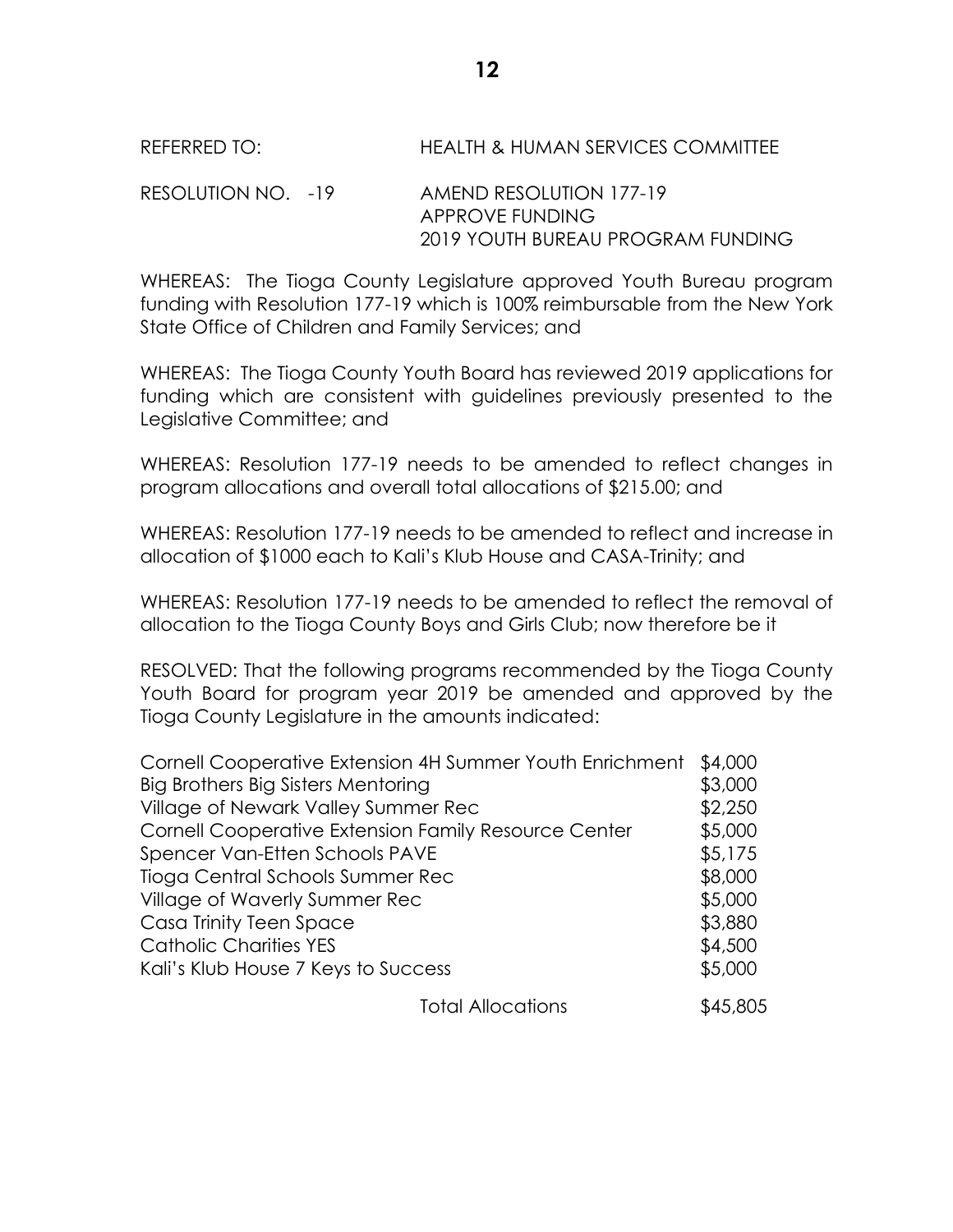## REFERRED TO: HEALTH & HUMAN SERVICES COMMITTEE

RESOLUTION NO. -19 AMEND DENTAL SERVICES FEE SCHEDULE PUBLIC HEALTH

WHEREAS: Tioga County Public Health provides dental services; and

WHEREAS: The fee schedule for dental services needs updating; and

WHEREAS: Typical industry standards are fees based upon percentage of the NYS established Medicaid Dental Fees; and

WHEREAS: To maximize revenue and simplify the dental fee schedule update process, Public Health has determined that establishing the fee schedule as the Medicaid Dental Fee plus 20% is appropriate; and

WHEREAS: Establishment or modification of fee schedules requires Legislative approval; therefore be it

RESOLVED: That Tioga County Dental Services fee schedule be set at 120% of the NYS established Medicaid Dental Fee rate effective November 1, 2019 and adjusted accordingly in the future.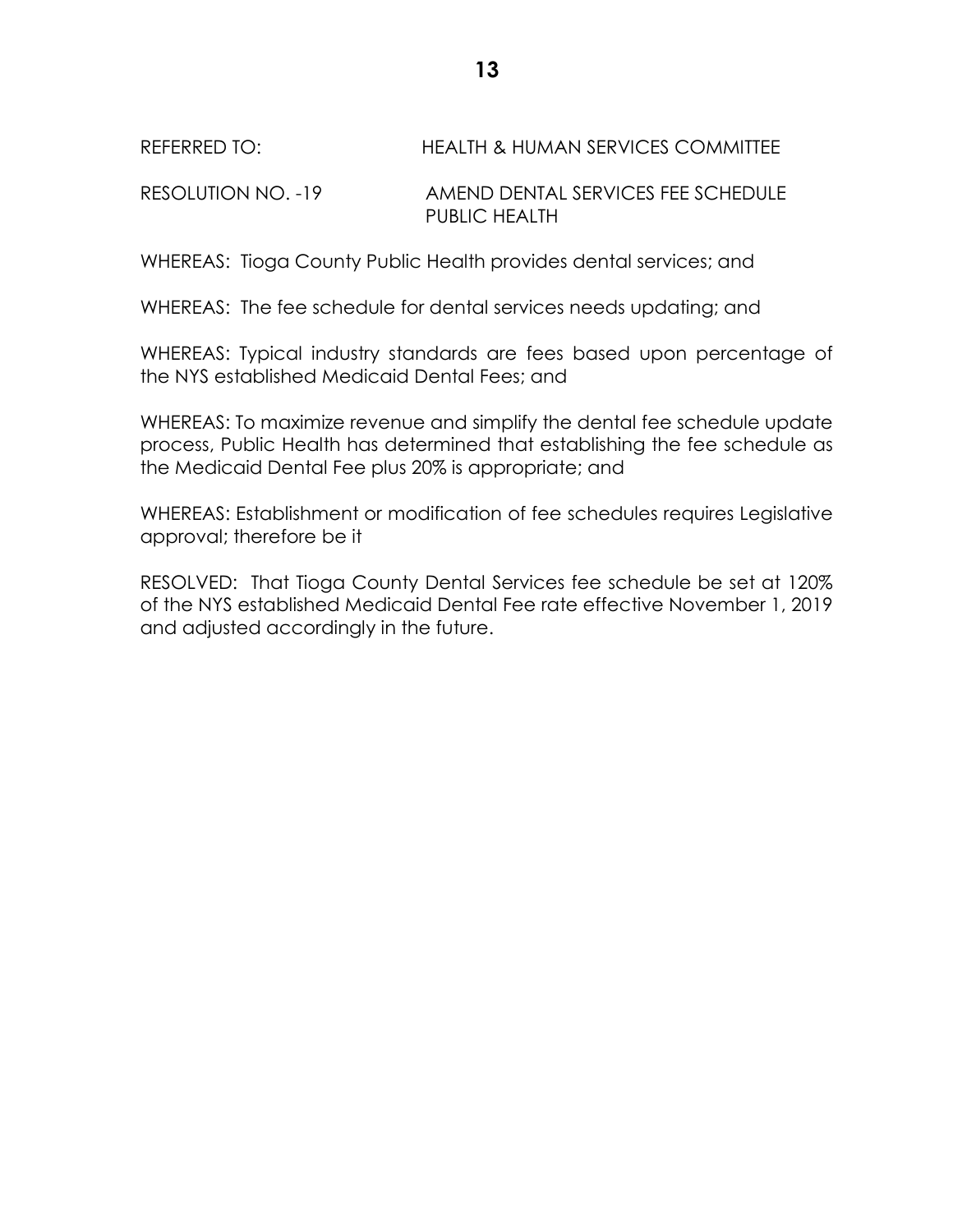| REFERRED TO:       | PUBLIC SAFETY COMMITTEE<br><b>FINANCE COMMITTEE</b> |
|--------------------|-----------------------------------------------------|
| RESOLUTION NO. -19 | APPROVE 2019-2020 STOP DWI PLAN                     |

WHEREAS: The New York State Governor's Traffic Safety Committee (GTSC) requires counties to submit an annual STOP DWI Plan by October 1st for the use of monies collected under the STOP DWI Program; and

STOP DWI

WHEREAS: The STOP DWI Coordinator has submitted a 2019-2020 STOP DWI Plan to the Tioga County Legislature for approval; therefore be it

RESOLVED: That the Tioga County Legislature hereby approves the 2019-2020 STOP DWI Plan including the following budgeted appropriations:

| Enforcement                | \$32,000 |
|----------------------------|----------|
| <b>Prosecution Related</b> | \$13,000 |
| Probation                  | \$18,427 |
| Rehabilitation             | \$13,000 |
| PI&E                       | \$14,000 |
| Administration             | \$5,450  |
|                            | \$95,877 |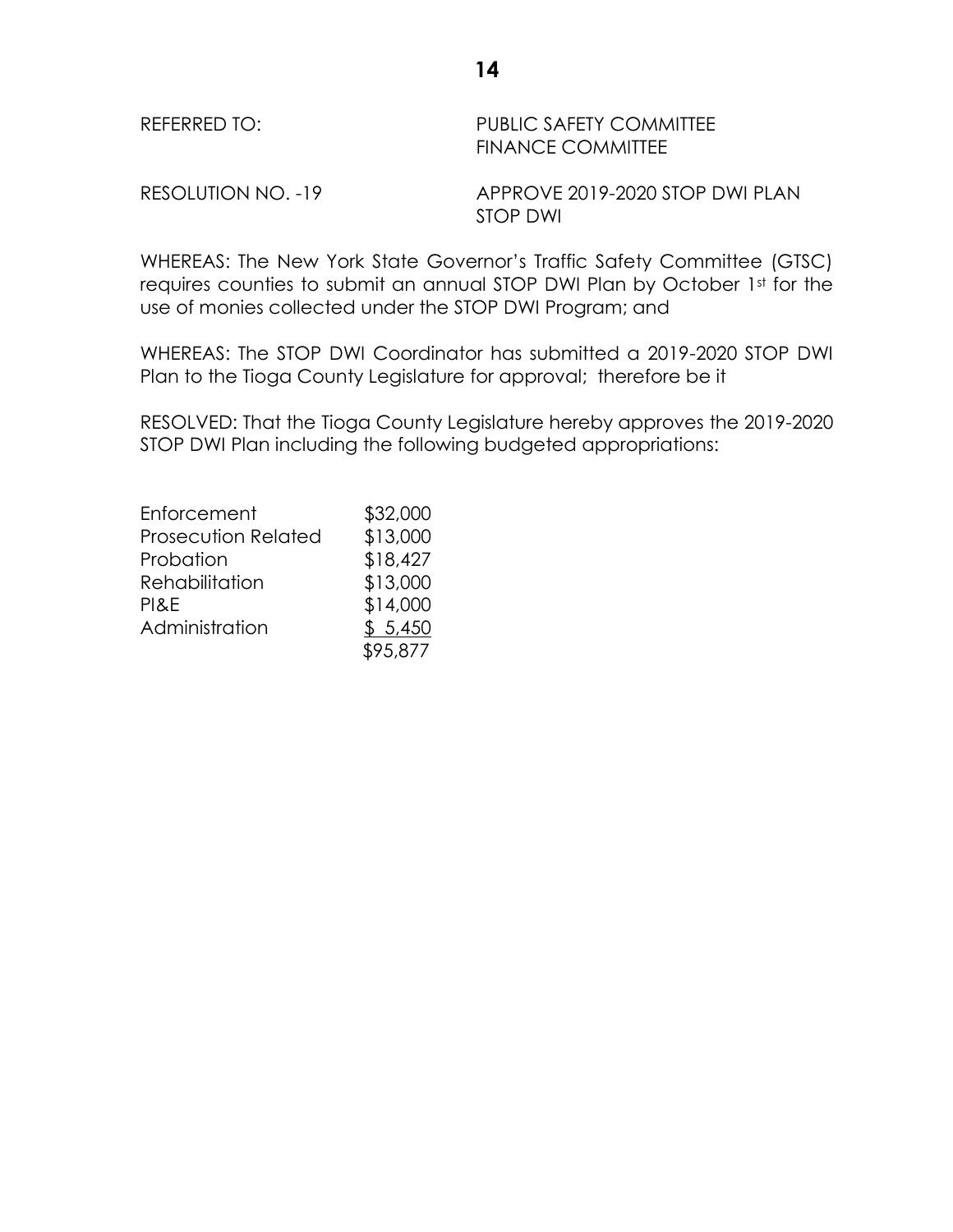| REFERRED TO:       | <b>PUBLIC SAFETY COMMITTEE</b><br>PERSONNEL COMMITTEE               |
|--------------------|---------------------------------------------------------------------|
| RESOLUTION NO. -19 | AUTHORIZE 2020 CONTRACTS WITH<br>SADD SCHOOL ASSOCIATES<br>STOP DWI |

WHEREAS: It is the desire of the STOP DWI Program to arrange five contracts with SADD School Associates which are defined as Independent contractors not entitled to County Employee benefits; and

**15**

WHEREAS: It is the desire to contract with the following five SADD School Associates for the calendar year 2020; Aria French to serve the Candor School District; Matthew Cicchetti to serve the Newark Valley School District; Joan Beck to serve the Owego Apalachin School District; Britney Elsey to serve the Spencer Van Etten School District; and Janice Barto to serve the Tioga Central School District; and

WHEREAS: Each SADD School Associate will be compensated \$100 each month for the ten months of the school year, but will not exceed \$1,000 for the year; and

WHEREAS: The Tioga County Attorney has approved the agreement that defines the rights and responsibilities of all the parties involved and outlines the compensation to be paid to the STOP DWI School Associates; therefore be it

RESOLVED: That these contracts for SADD School Associates be authorized for the 2020 calendar year.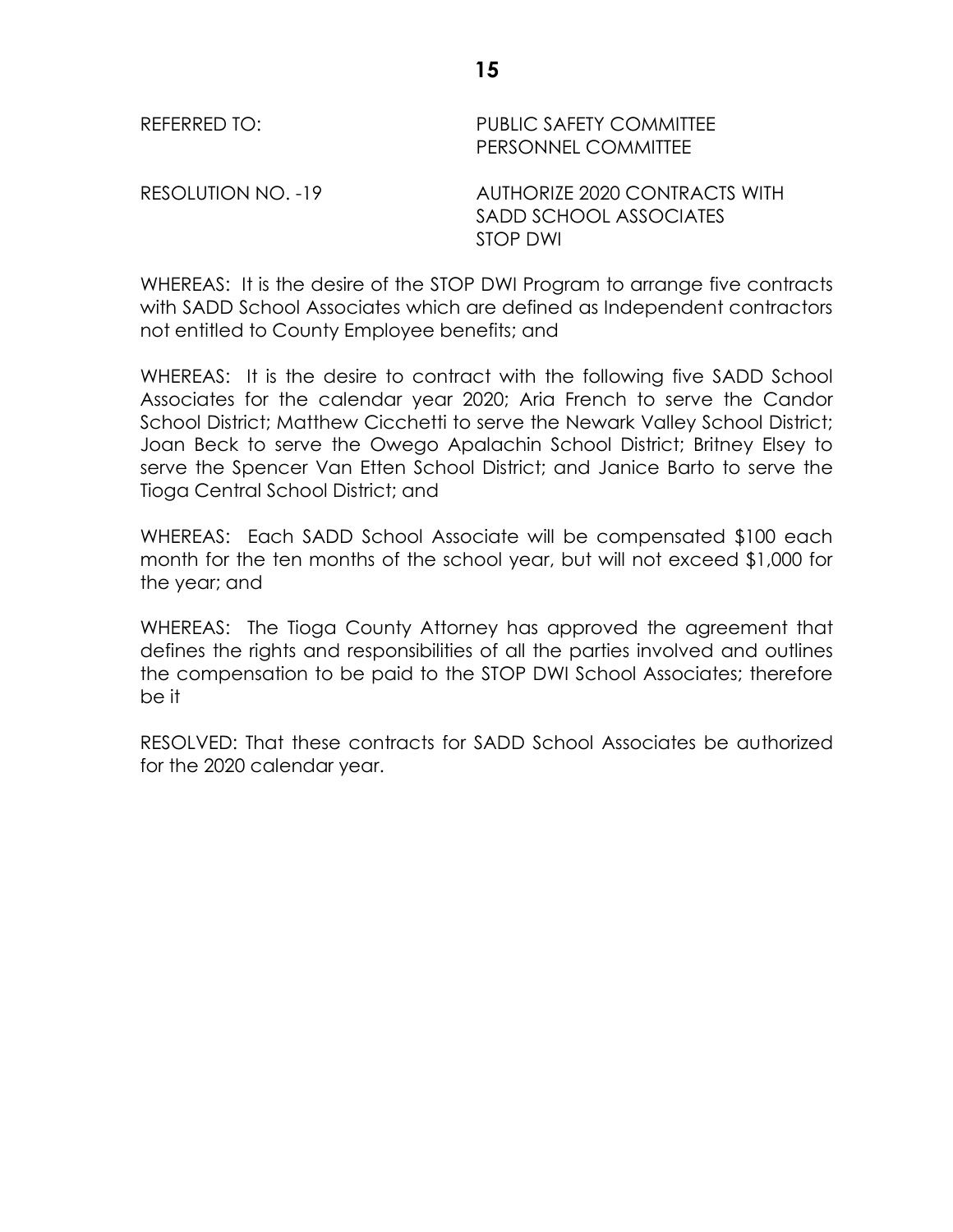# REFERRED TO: PUBLIC WORKS COMMITTEE

RESOLUTION NO. -19 AUTHORIZING THE IMPLEMENTATION AND FUNDING IN THE FIRST INSTANCE 100% OF THE FEDERAL AID AND STATE "MARCHISELLI" PROGRAM-AID ELIGIBLE COSTS OF A TRANSPORTATION FEDERAL-AID PROJECT AND APPROPRIATING FUNDS

WHEREAS: A project for the Tioga County Bridge Preventative Maintenance Program (2019), PIN 9754.29 (the Project) is eligible for funding under Title 23 U.S. Code, as amended, that calls for the apportionment of the costs of such program to be borne at the ratio of 80% Federal Funds and 20% non-Federal Funds; and

WHEREAS: The County of Tioga desires to advance the Project by making a commitment of 100% of the Federal and non-Federal share of the costs of the Preliminary Engineering/Design and Construction and Construction Supervision and Inspection work.

NOW, THEREFORE, the Tioga County Legislature, duly convened does hereby

RESOLVE: That the Tioga County Legislature hereby approves the abovesubject project; and it is hereby further

RESOLVED: That the Tioga County Legislature hereby authorizes the County of Tioga to pay in the first instance 100% of the Federal and non-Federal share of the cost of the Construction and Construction Supervision and Inspection work for the Project or portions thereof; and it is further

RESOLVED: That the sum of \$252,600 is hereby appropriated from account D5110.540050 and made available to cover the costs of participation in the above phase of the Project; and it is further

RESOLVED: That in the event the full Federal and non-Federal share costs of the project exceeds the amount appropriated above, the Tioga County Legislature shall convene as soon as possible to appropriate said excess amount immediately upon notification by the New York State Department of Transportation thereof, and it is further

RESOLVED: That the Chair of the Tioga County Legislature be and is hereby authorized to execute all necessary Agreements, certifications or reimbursement requests for Federal Aid and/or Marchiselli Aid on behalf of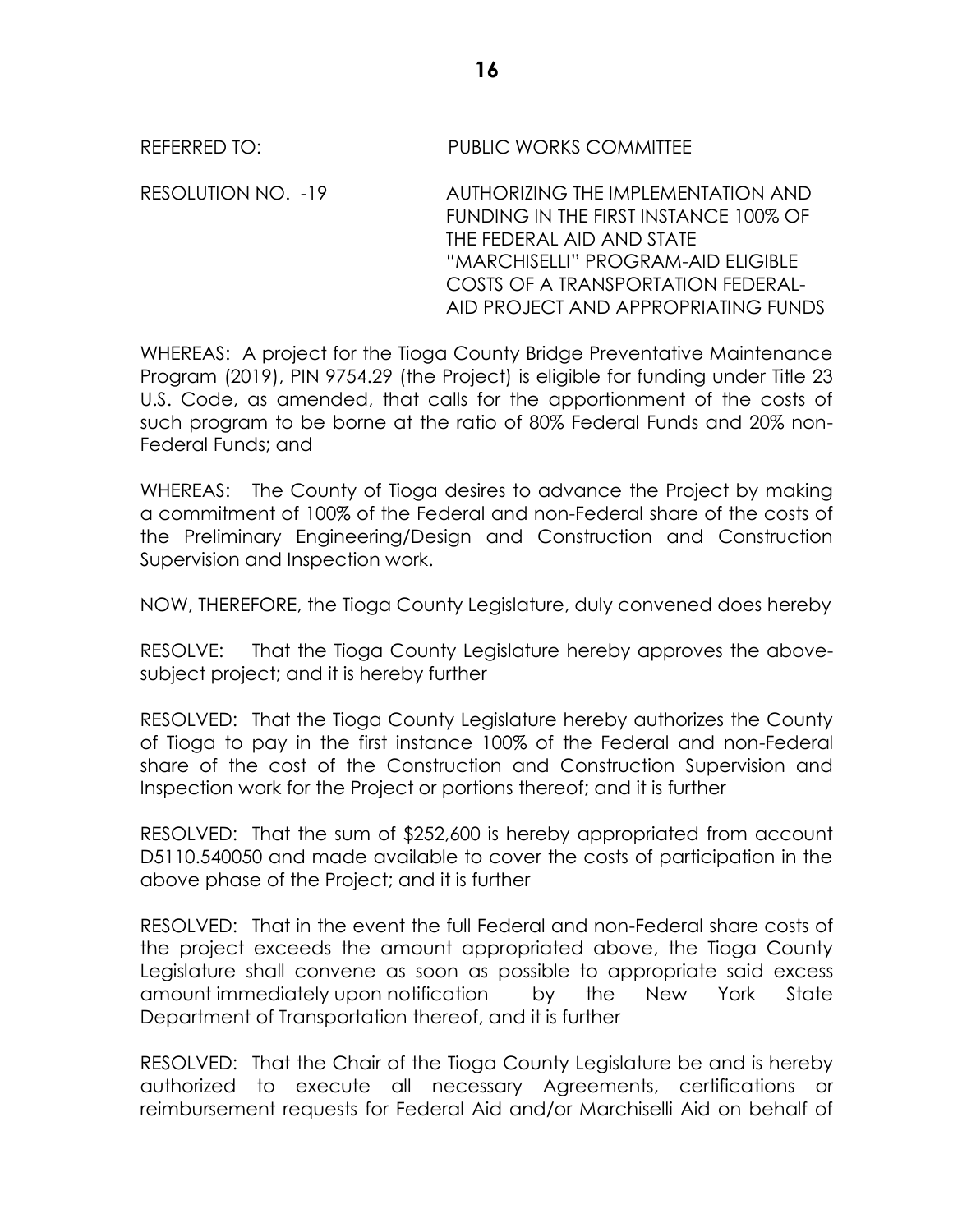the County of Tioga with the New York State Department of Transportation in connection with the advancement or approval of the Project and providing for the administration of the Project and the municipality's first instance funding of project costs and permanent funding of the local share of federal-aid and state-aid eligible Project costs and all Project costs within appropriations therefore that are not so eligible, and it is further

RESOLVED: That a certified copy of this resolution be filed with the New York State Commissioner of Transportation by attaching it to any necessary Agreement in connection with the Project, and it is further

RESOLVED: This Resolution shall take effect immediately.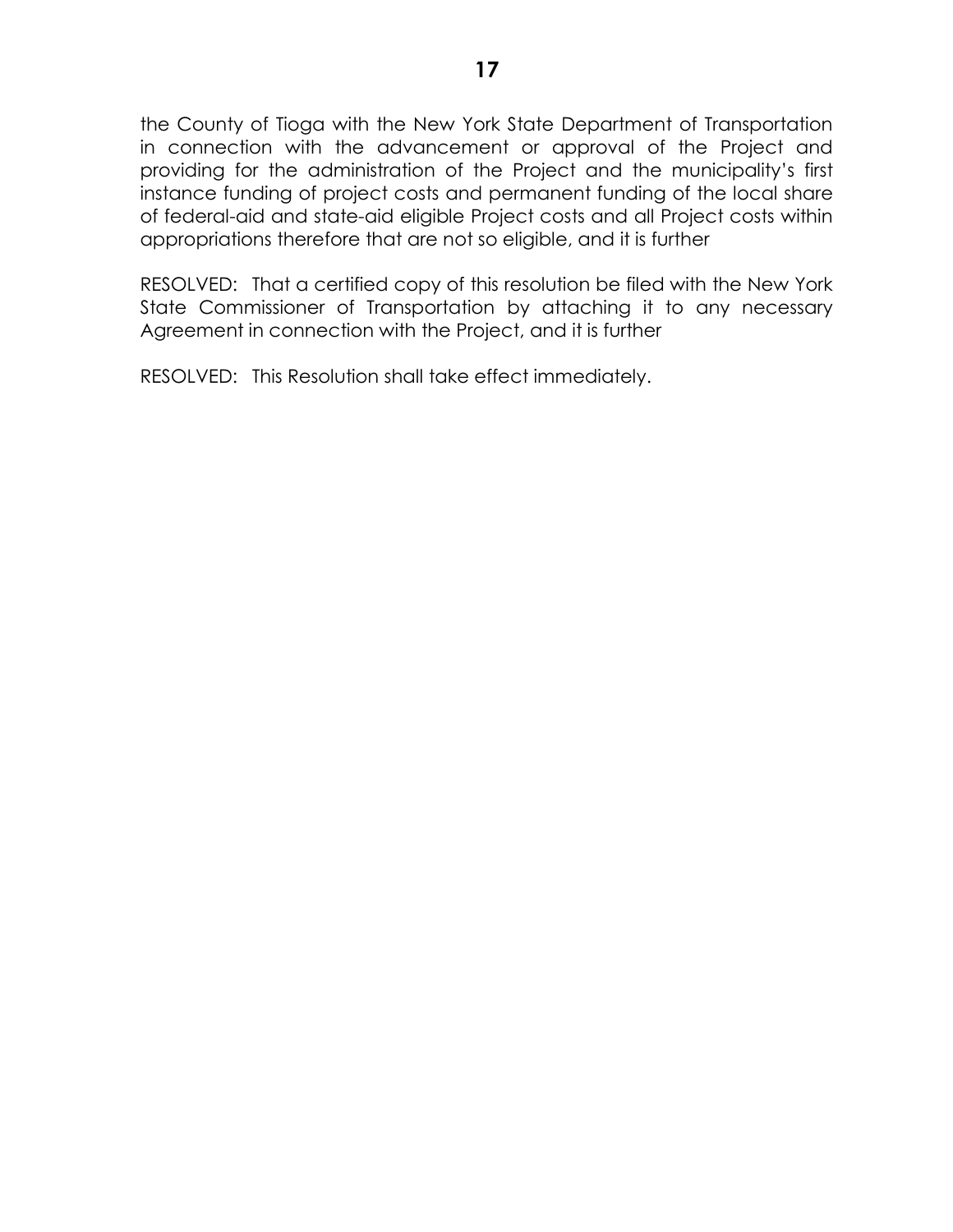#### REFERRED TO: PERSONNEL COMMITTEE

RESOLUTION NO. -19 AUTHORIZE CONTRACT WITH EXCELLUS BLUE CROSS/BLUE SHIELD TO ADMINISTER HEALTH INSURANCE BENEFITS

WHEREAS: Tioga County uses the service of Excellus Blue Cross Blue Shield of Central New York to administer health insurance benefits for Tioga County including a Medicare Blue PPO plan; and

WHEREAS: Excellus Blue Cross Blue Shield of Central New York has submitted a new contract to administer fully insured benefits for Tioga County employees for the period of January 1, 2020 through December 31, 2020; and

WHEREAS: These are contractual benefits for Tioga County union employees; therefore be it

RESOLVED: That the Tioga County Legislature authorizes the Chair of the Legislature to enter into a contract with Excellus Blue Cross Blue Shield of Central New York, subject to review by the County Attorney, to administer health insurance benefits for Tioga County for the period January 1, 2020 through December 31, 2020.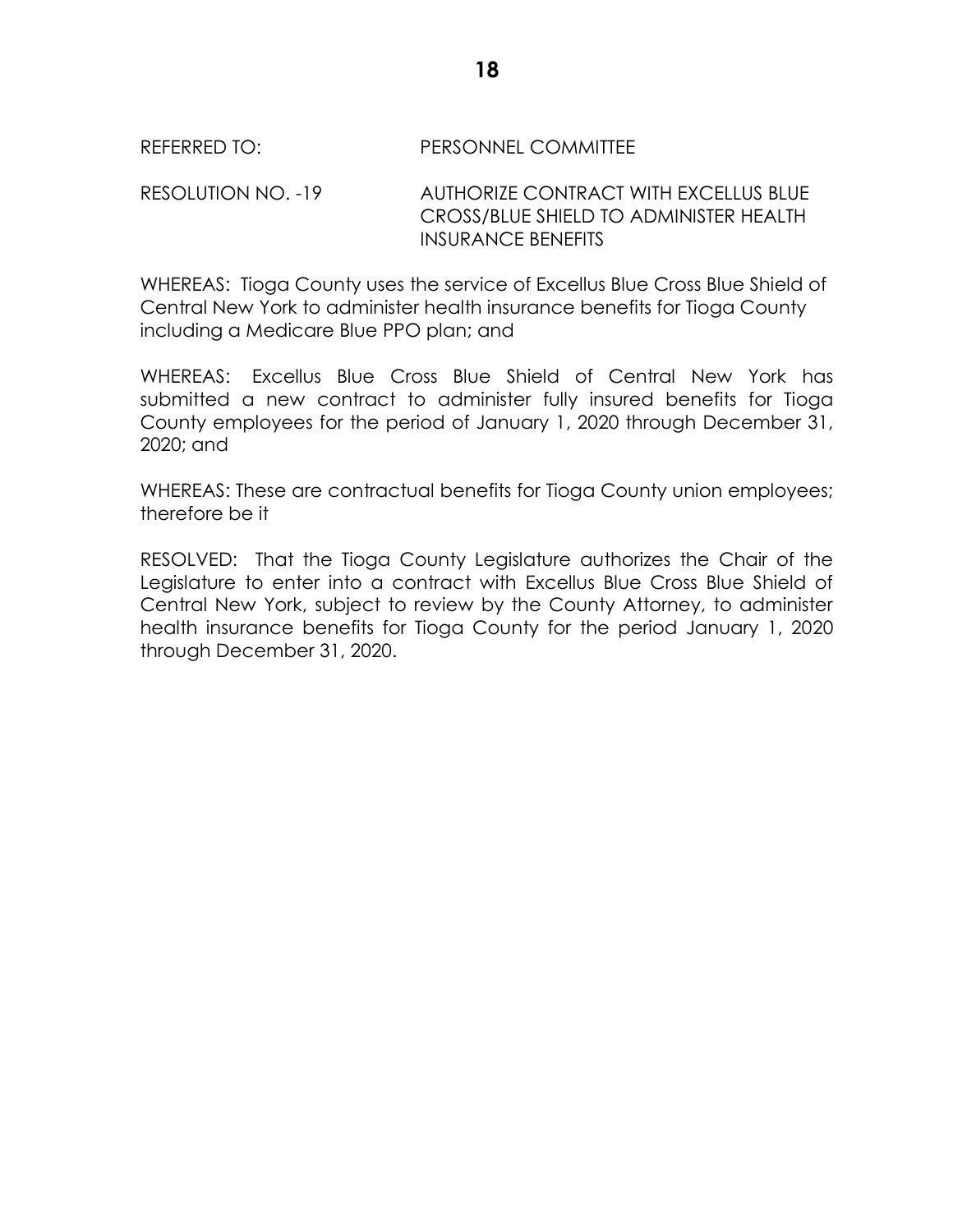#### REFERRED TO: PERSONNEL COMMITTEE

RESOLUTION NO. -19 AUTHORIZE CONTRACT WITH THE HARTFORD TO ADMINISTER MEDICARE ELIGIBLE RETIREE HEALTH INSURANCE

WHEREAS: Effective January 1, 2014 Tioga County implemented The Hartford Medicare Supplemental Plan F coupled with a Medicare Part D drug plan for Medicare eligible retirees and retirees' spouses; and

WHEREAS: This Medicare plan continues to provide optimal coverage to Medicare eligible retirees at a lower cost to Tioga County than previous coverage offered; and

WHEREAS: The Hartford has submitted a new contract to administer the Medicare Supplemental Plan F and Medicare Part D drug plan for the period of January 1, 2020 through December 31, 2020; therefore be it

RESOLVED: That the Tioga County Legislature authorizes the Chair of the Legislature to enter into a contract with The Hartford, subject to review by the County Attorney, to administer these insurance benefits for Tioga County for the period January 1, 2020 through December 31, 2020.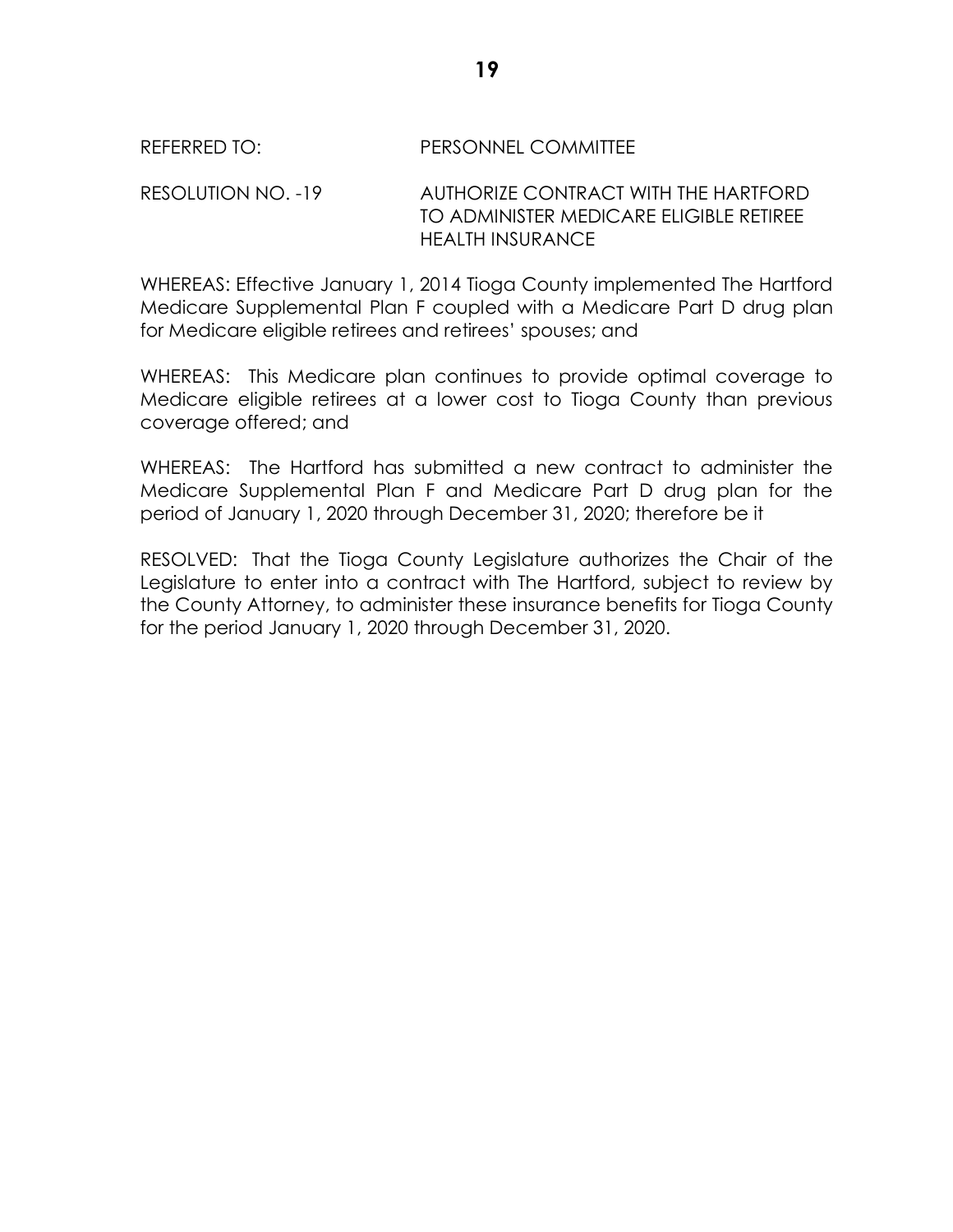#### REFERRED TO: PERSONNEL COMMITTEE

#### RESOLUTION NO. -19 AUTHORIZE CONTRACT WITH LIFETIME BENEFIT SOLUTIONS, INC. TO ADMINISTER FLEXIBLE SPENDING AND HEALTH REIMBURSEMENT ACCOUNT PROGRAMS

WHEREAS: Tioga County currently uses the services of Lifetime Benefit Solutions, Inc. to administer Tioga County's flexible-spending and health reimbursement account programs; and

WHEREAS: Lifetime Benefit Solutions, Inc. has submitted a new contract to continue administering said programs and conduct all required compliance testing services; and

WHEREAS: The Flexible-Spending program is a negotiated benefit for all Tioga County unionized employees; and

WHEREAS: The Health Reimbursement Account is a negotiated benefit for CSEA union employees; and

WHEREAS: Both the employees and the County can save tax dollars on money channeled through the flexible spending program; therefore be it

RESOLVED: That the Tioga County Legislature authorizes the Chair of the Legislature to enter into a contract with Lifetime Benefit Solutions, Inc., subject to review by the County Attorney, for the services stated above for the period of January 1, 2020 through December 31, 2020; and be it further

RESOLVED: That Tioga County will continue with the flexible spending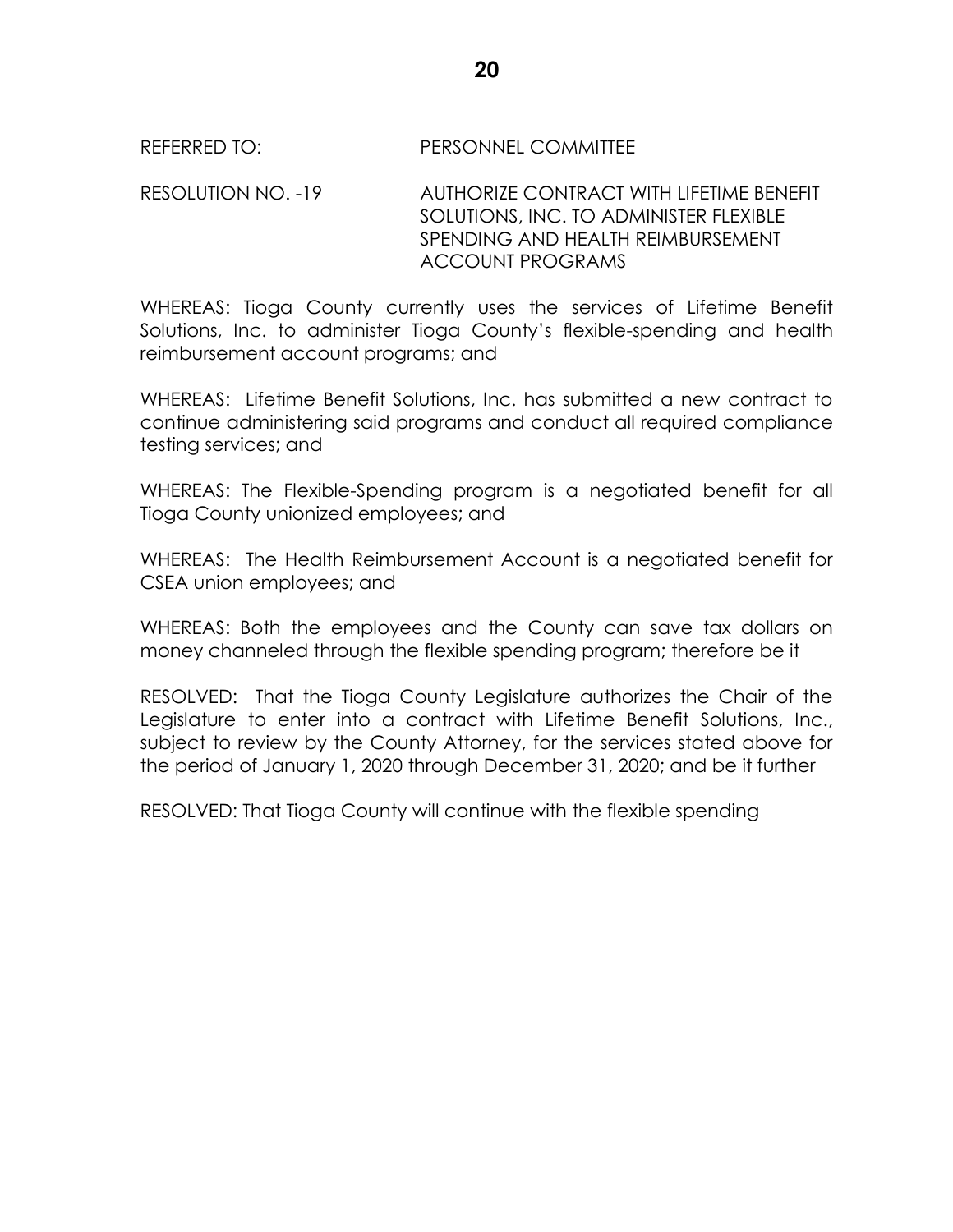# REFERRED TO: PERSONNEL COMMITTEE LEGISLATIVE WORKSESSION

#### RESOLUTION NO -19 ESTABLISH RETIREE HEALTH INSURANCE CONTRIBUTIONS

WHEREAS: Retirees who qualified to pay 0% of individual health insurance in accordance with Section IV.B.1.c. of the Employee Handbook Policy "Orientation/Exit Interviews/Recruitment/Retirement" (formerly Policy # 3) are currently not contributing toward their retiree coverage; and

WHEREAS: Due to continually rising health insurance costs, property tax cap, and other factors it is no longer feasible to offer these retirees free health insurance; therefore be it

RESOLVED: That any retiree as of the date of this resolution who qualified for free individual coverage in accordance with Section IV.B.1.c. shall contribute 3.25% of the monthly individual premium effective January 1, 2020.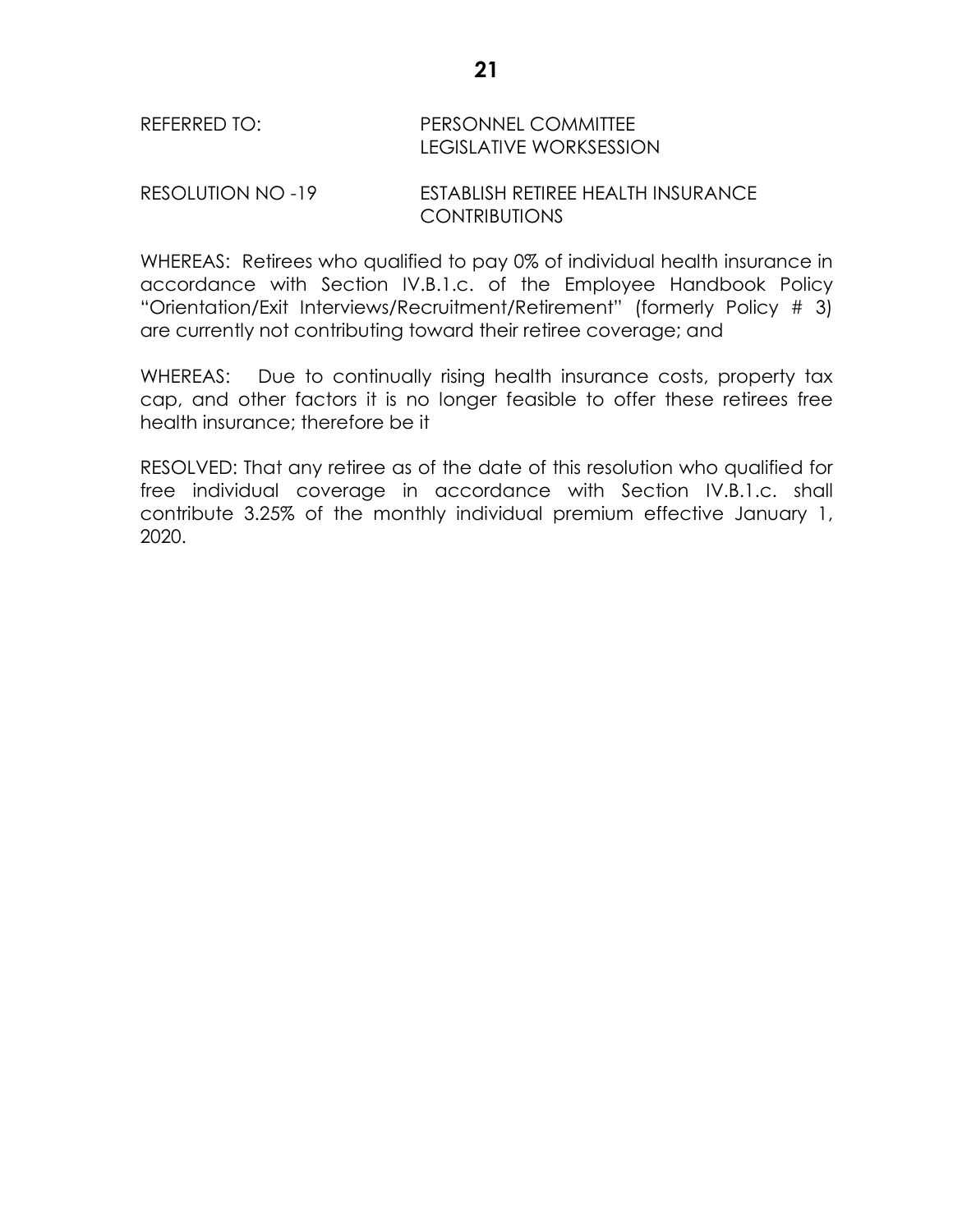REFERRED TO: ED & P COMMITTEE

RESOLUTION NO. -19 RESOLUTION IN SUPPORT OF AN EXTENSION TO THE 2007 PILOT AGREEMENT BETWEEN CENTRAL NY OIL & GAS LLC N/K/A STAGECOACH GAS SERVICES LLC AND THE TIOGA COUNTY INDUSTRIAL DEVELOPMENT AGENCY

WHEREAS: A PILOT Agreement has been in place between Central New York Oil & Gas, LLC N/K/A Stagecoach Gas Services, LLC and The Tioga County Industrial Development Agency (TCIDA) since October 1, 2007; and

WHEREAS: As a result of the PILOT Agreement Central New York Oil & Gas, LLC N/K/A Stagecoach Gas Services, LLC properties included in the PILOT were placed in roll section 8 of the assessment rolls; and

WHEREAS: Central NY Oil & Gas, LLC N/K/A Stagecoach Gas Services LLC is currently paying 100% of real property taxes owed; and

WHEREAS: Central NY Oil & Gas, LLC N/K/A Stagecoach Gas Services LLC will continue to pay 100% of the real property taxes owed; and

WHEREAS: The current PILOT Agreement expires February 6, 2020; and

WHEREAS: Expiration of the current PILOT Agreement would result in the reclassification of Central NY Oil & Gas, LLC N/K/A Stagecoach Gas Services, LLC properties from roll section 8 to roll section 1 in the assessment amount of \$97,184,500; and

WHEREAS: The significant influx to roll section 1 would cause negative tax cap calculation implications for the Owego Apalachin Central School District; and

WHEREAS: Owego Apalachin Central School District has requested of the TCIDA to extend the PILOT to March 2, 2020; and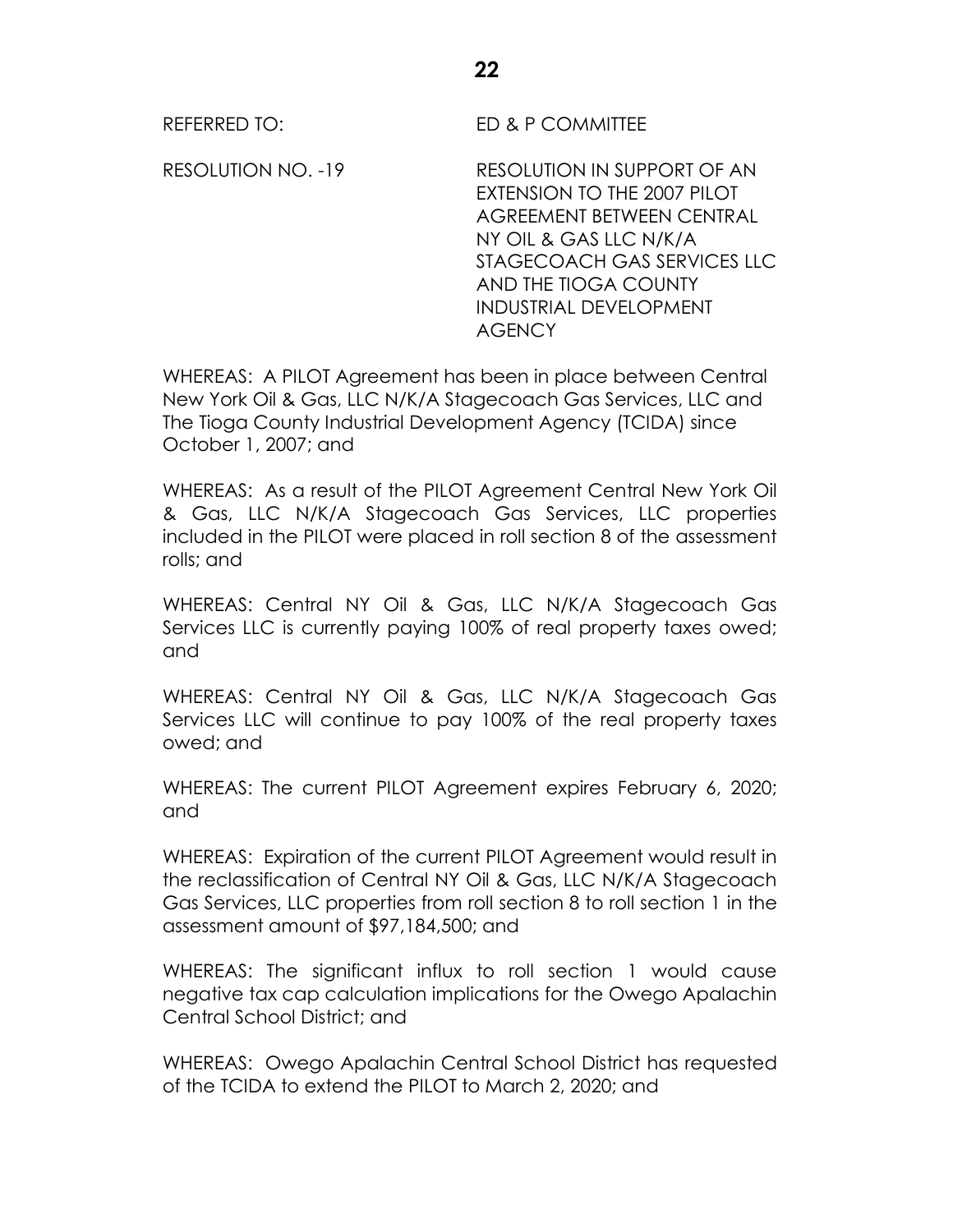WHEREAS: The TCIDA is asking all affected taxing authorities to indicate their support of the extension by way of a resolution; therefore be it

RESOLVED: That the Tioga County Legislature supports the extension of the PILOT Agreement between Central NY Oil & Gas, LLC N/K/A Stagecoach Gas Services LLC and the TCIDA to March 2, 2020.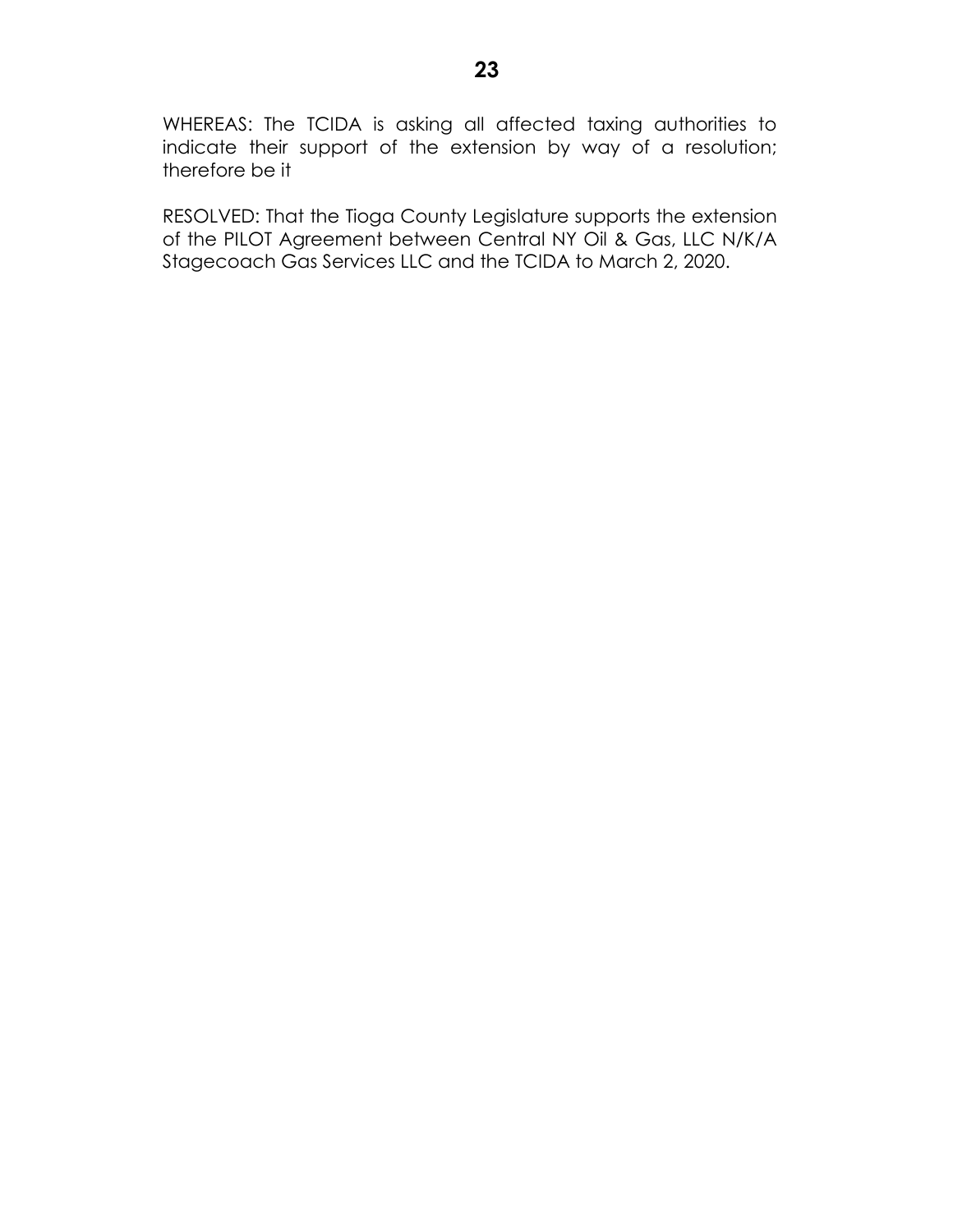REFERRED TO: The Second Second PUBLIC WORKS COMMITTEE

RESOLUTION NO. -19 APPROVE SUPPLEMENTAL AGREEMENT FOR OAK HILL ROAD BRIDGE BIN 3334940

WHEREAS: The Oak Hill Road Bridge BIN 3334940 is a bridge that needs repair due to a NYSDOT Bridge Inspection; and

WHEREAS: Delta Engineers was awarded the design services on Resolution 130-19; and

WHEREAS: There is a need for Construction Support Services to provide Engineering Services for the projects along with extra design efforts due to FEMA requests; and

WHEREAS: Delta Engineers, Endwell, NY has submitted a proposal for this extra work for the cost of \$14,000; therefore be it

RESOLVED: That the Tioga County Legislature approve the Supplemental Agreement for Delta Engineers, Endwell, NY for \$14,000 for a total amount of \$34,750 to be paid out of Oak Hill Road Bridge Emergency Repairs account H5110.540002.H1906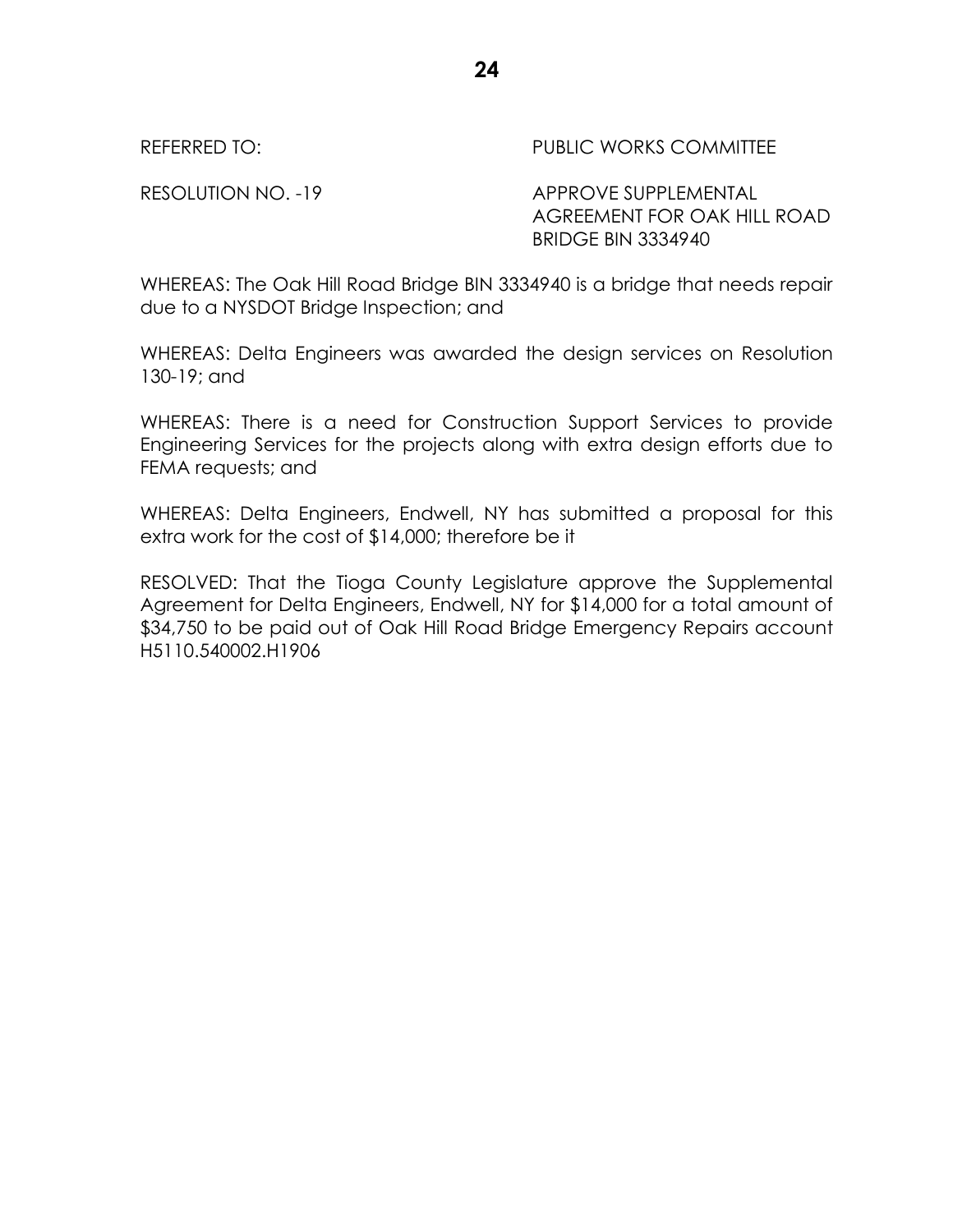| REFERRED TO: I     | ADMINISTRATIVE SERVICES COMMITTEE<br>FINANCE/LEGAL COMMITTEE                       |
|--------------------|------------------------------------------------------------------------------------|
| RESOLUTION NO. -19 | AUTHORIZE AGREEMENT WITH ROBIS ELECTIONS.<br>INC. TO PROCURE ELECTRONIC POLL BOOKS |

WHEREAS: During the September 2019 Legislative Session, the Tioga County Legislature authorized funding and amended the Board of Elections budget to purchase E-poll books; and

WHEREAS: The Board of Elections has received a draft agreement from Robis Elections, Inc. to purchase sixty-eight E-poll books, nineteen Pepwave routers, and four ballot-on-demand printers, including configuration, implementation, support, and software maintenance fees for a total initial cost of \$133,852, and subsequent annual cost of \$7,892; therefore be it

RESOLVED: The Tioga County Board of Elections is authorized to enter into aforesaid agreement with Robis Elections, Inc. pending approval of the contract by the County Attorney.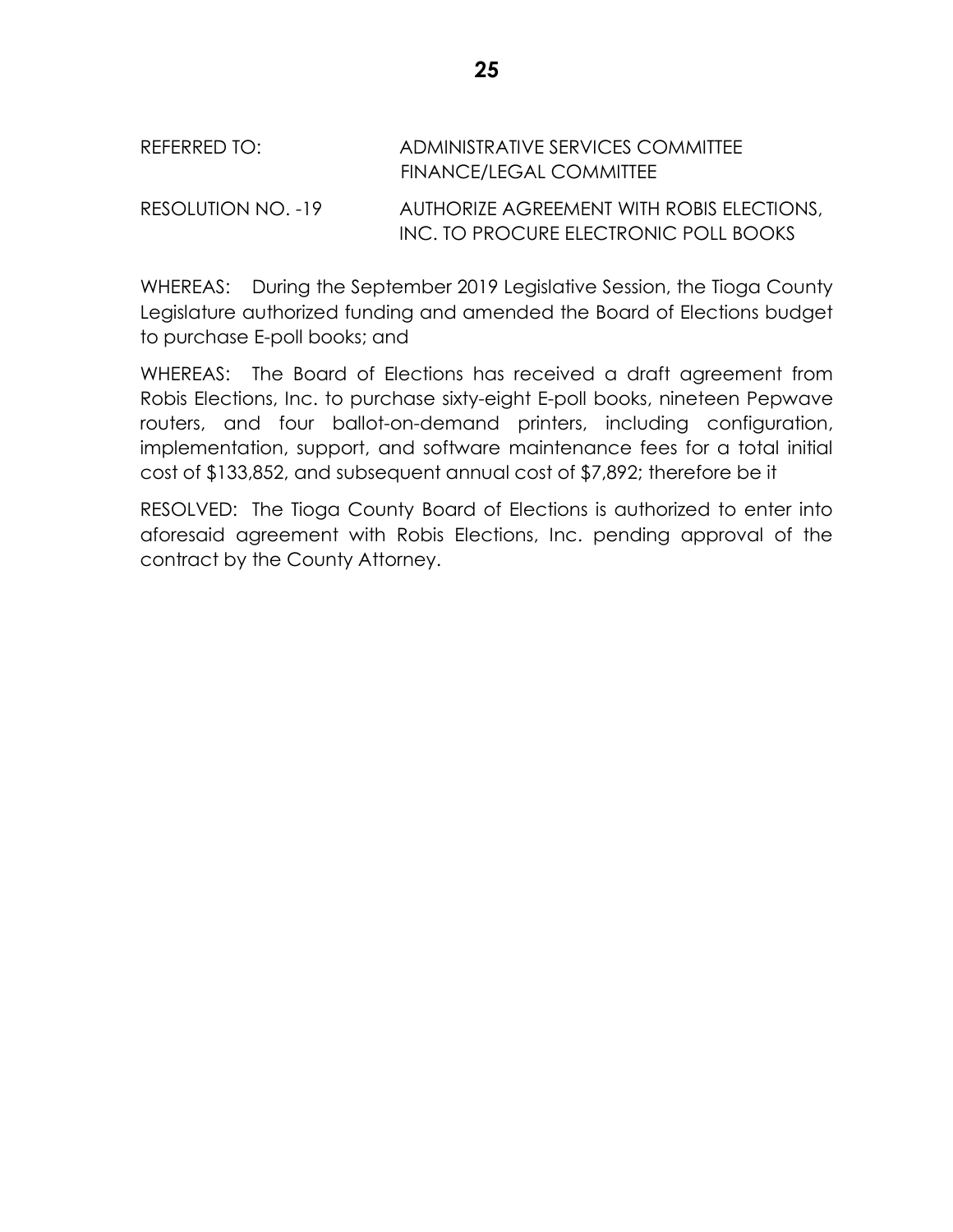REFERRED TO: PUBLIC SAFETY COMMITTEE

RESOLUTION NO. -19 AUTHORIZE THE SUBMISSION OF EMPG19 GRANT APPLICATION OFFICE OF EMERGENCY SERVICES

WHEREAS: The NYS Office of Homeland Security and Emergency Services has announced the 2019 EMPG (Emergency Management Planning Grant) funding; and

WHEREAS: County Policy #47 requires that a resolution be approved before any such grant application is submitted. However, due to the short notification period, the Tioga County Office of Emergency Services had to submit an application for this funding by September 27, 2019; therefore be it

RESOLVED: That the Tioga County Office of Emergency Services be given authorization to apply for the 2019 EMPG grant application, after the fact, to be in compliance with County policy.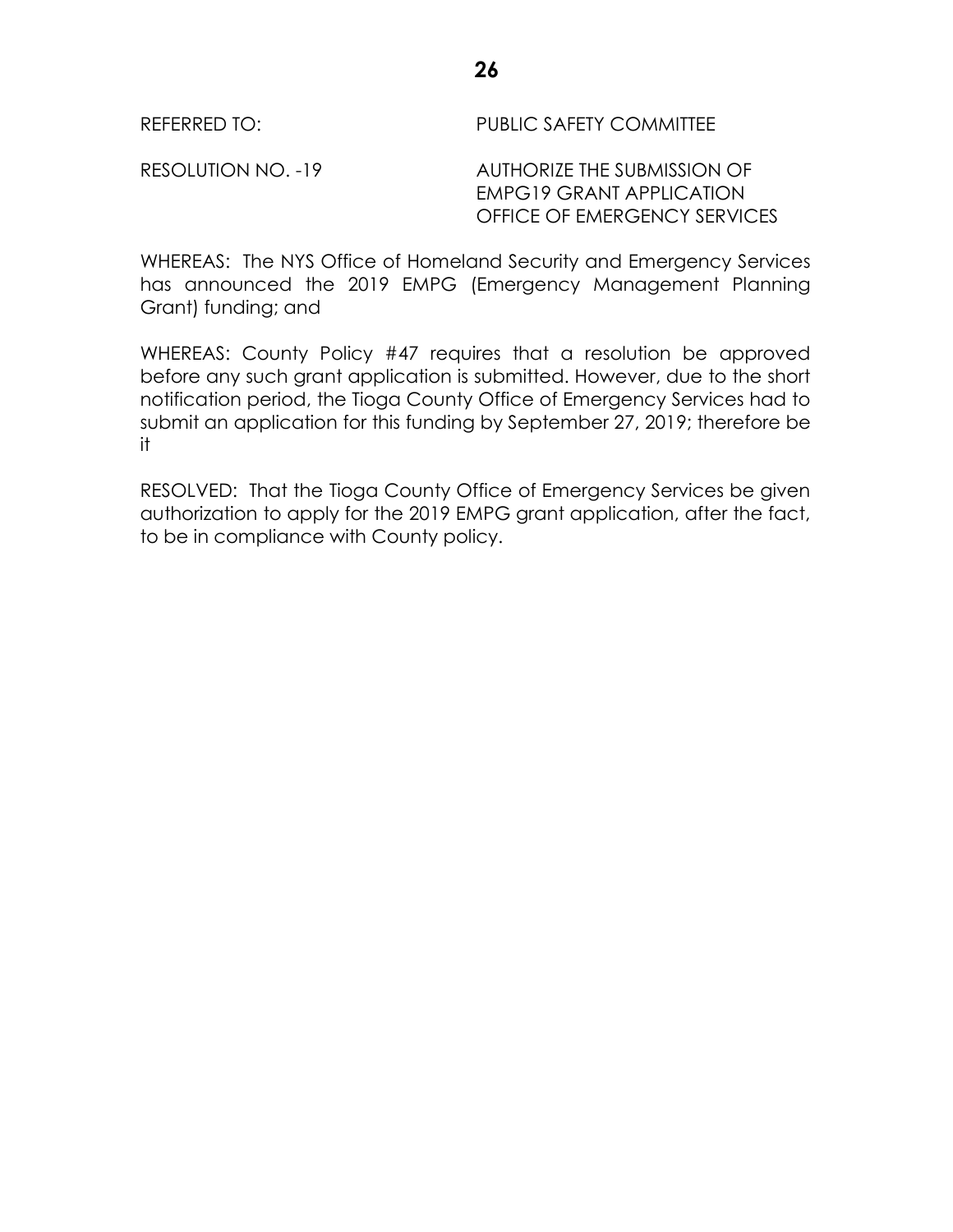REFERRED TO: PUBLIC SAFETY COMMITTEE FINANCE COMMITTEE

RESOLUTION NO. -19 AUTHORIZE ACCEPTANCE OF 2020 NYS PTS GRANT (PTS-2020-Tioga Co SO-00348-054) APPROPRIATION OF FUNDS & MODIFY 2019 BUDGET SHERIFF'S OFFICE

WHEREAS: The Sheriff's Office applied for and was awarded a NYS PTS (Police Traffic Services) grant (PTS-2020-Tioga Co-SO-00348-054) in the amount of \$16,650; and

WHEREAS: This funding must be accepted and appropriated; therefore be it

RESOLVED: That the Tioga County Legislature authorize the acceptance of this award; and be it further

RESOLVED: That the 2019 budget be modified and funds be appropriated to the following accounts:

|     | FROM: A3110.433900 Sheriff-State Aid | \$16,650 |
|-----|--------------------------------------|----------|
| TO: | A3110.510030 Sheriff Overtime        | \$16,650 |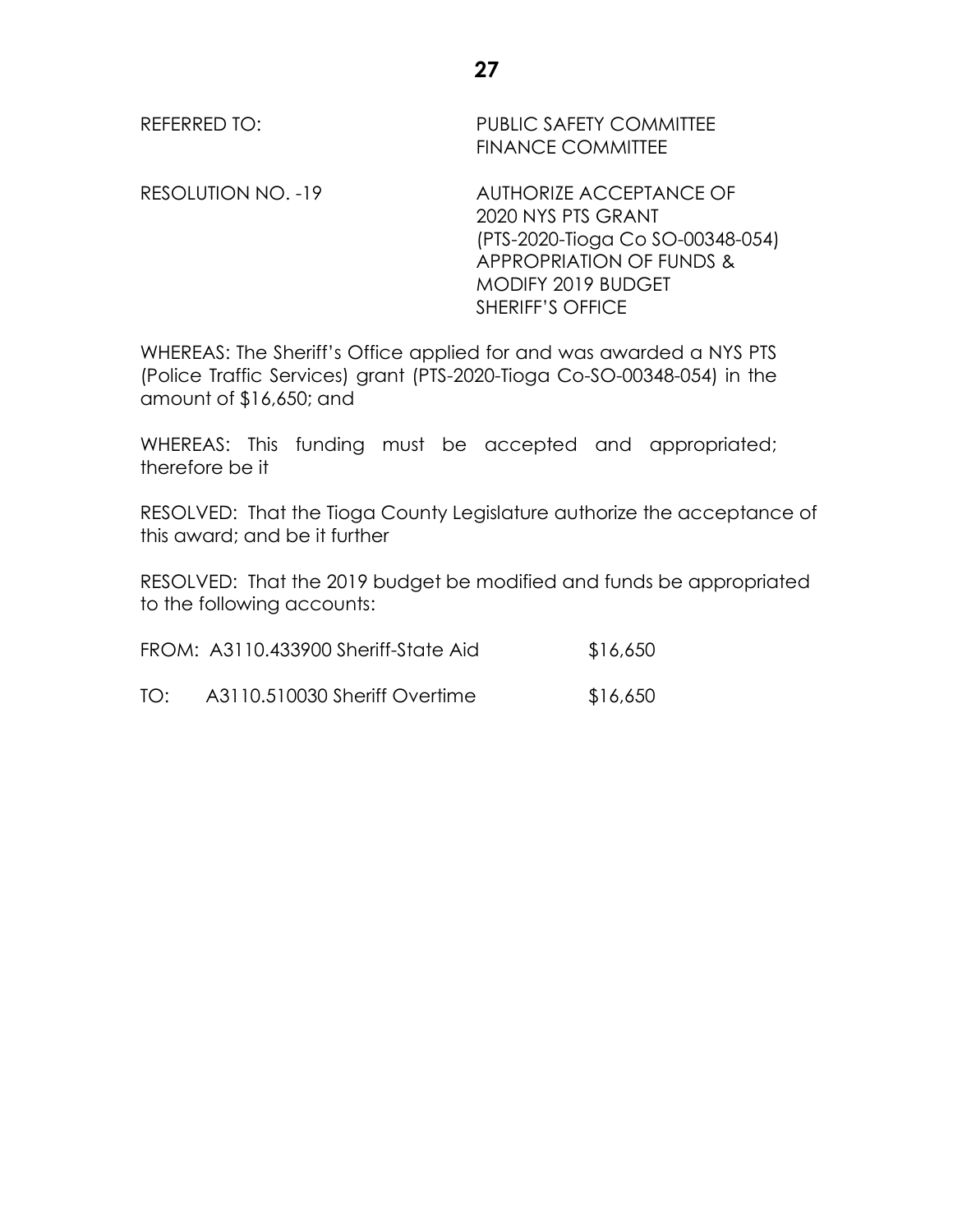### REFERRED TO: PUBLIC SAFETY COMMITTEE FINANCE COMMITTEE

RESOLUTION NO. -19 AUTHORIZE ACCEPTANCE OF HAZARDOUS MATERIALS EMERGENCY PREPAREDNESS (HMEP19 HE19-1005-D00) APPROPRIATION OF FUNDS & MODIFY 2019 BUDGET EMERGENCY MANAGEMENT

WHEREAS: The Office of Emergency Services applied for and was awarded a Homeland Security and Emergency Services (DHSES) grant of \$6,465, in which 20% (\$1,293) will be County funded monies; and

WHEREAS: This funding must be accepted and appropriated; therefore be it

RESOLVED: That the Tioga County Legislature authorize the acceptance of this award; and be it further

RESOLVED: That the 2019 budget be modified and funds be appropriated to the following accounts:

| FROM: | A3360.433567 HME19 DHSES State Aid      | \$5,172 |
|-------|-----------------------------------------|---------|
| TO:   | A3360.540140 HME19 Contracting Services | \$6,465 |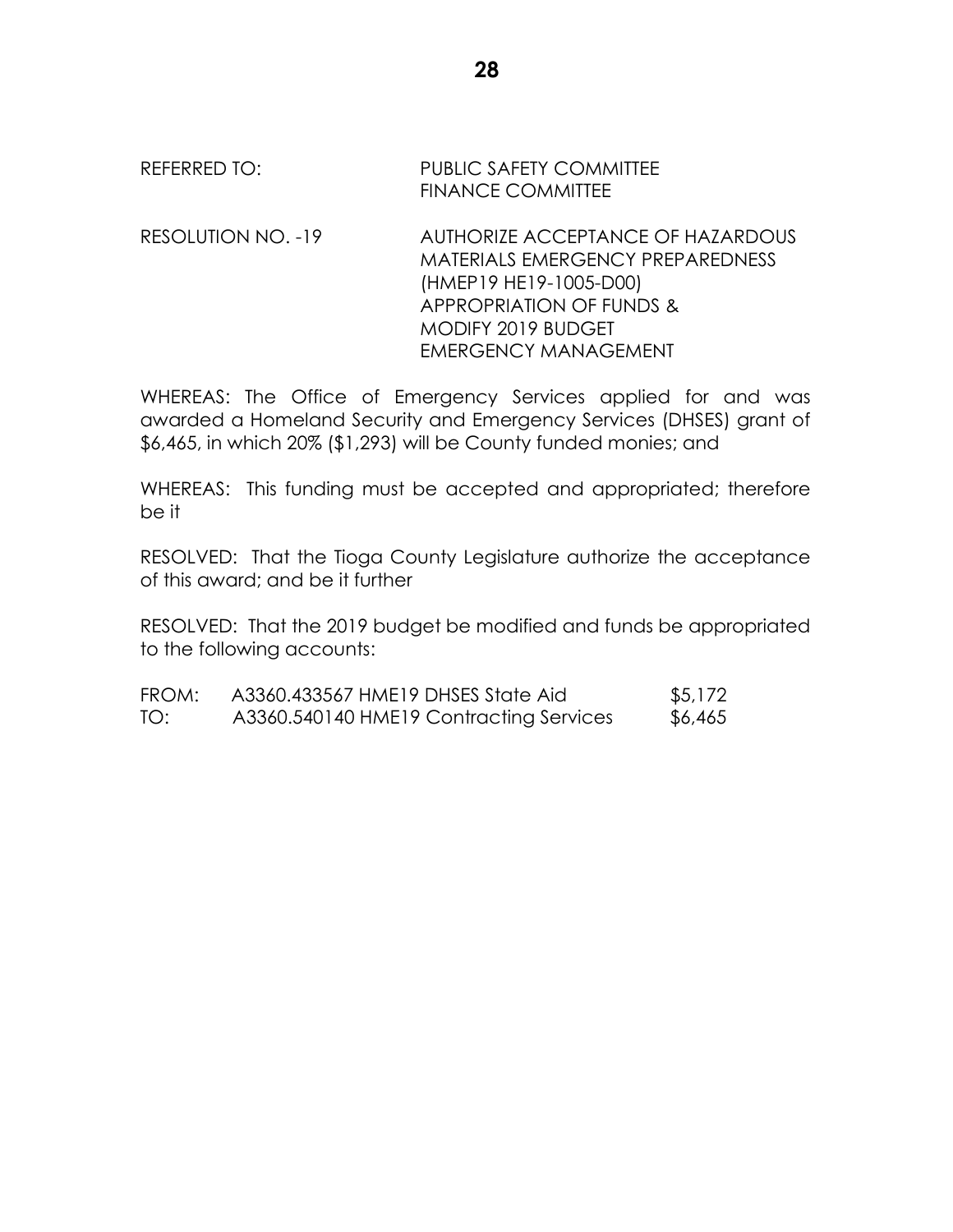# REFERRED TO: The PUBLIC SAFETY COMMITTEE FINANCE COMMITTEE RESOLUTION NO. -19 APPROPRIATION OF FUNDS

COMMUNITY PROJECTS APPROPRIATION (NYS SENATOR'S INITIATIVE GRANT 2010 #TM02905) AND AMEND BUDGET EMERGENCY SERVICES

WHEREAS: Resolution #214-10 gave permission to the Bureau of Fire to enter into the Community Projects Appropriation Contract # TM02905 (NYS Senator's Initiative Grant) in the amount of \$15,000; and

WHEREAS: The Bureau of Fire and Emergency Management Departments have since been merged into one department, now known as the Emergency Services Department; and

WHEREAS: The grant award has been amended and issued to the Tioga County Office of Emergency Services for the purpose of updating the training room and needs to be appropriated; therefore be it

RESOLVED: That the grant funds be appropriated and the 2019 budget be amended as follows:

| FROM: | A3410 433060 SEN10 – State Aid Fire    | \$15,000 |
|-------|----------------------------------------|----------|
| TO:   | A3410 520130 SEN10 – Equipment not car | \$15,000 |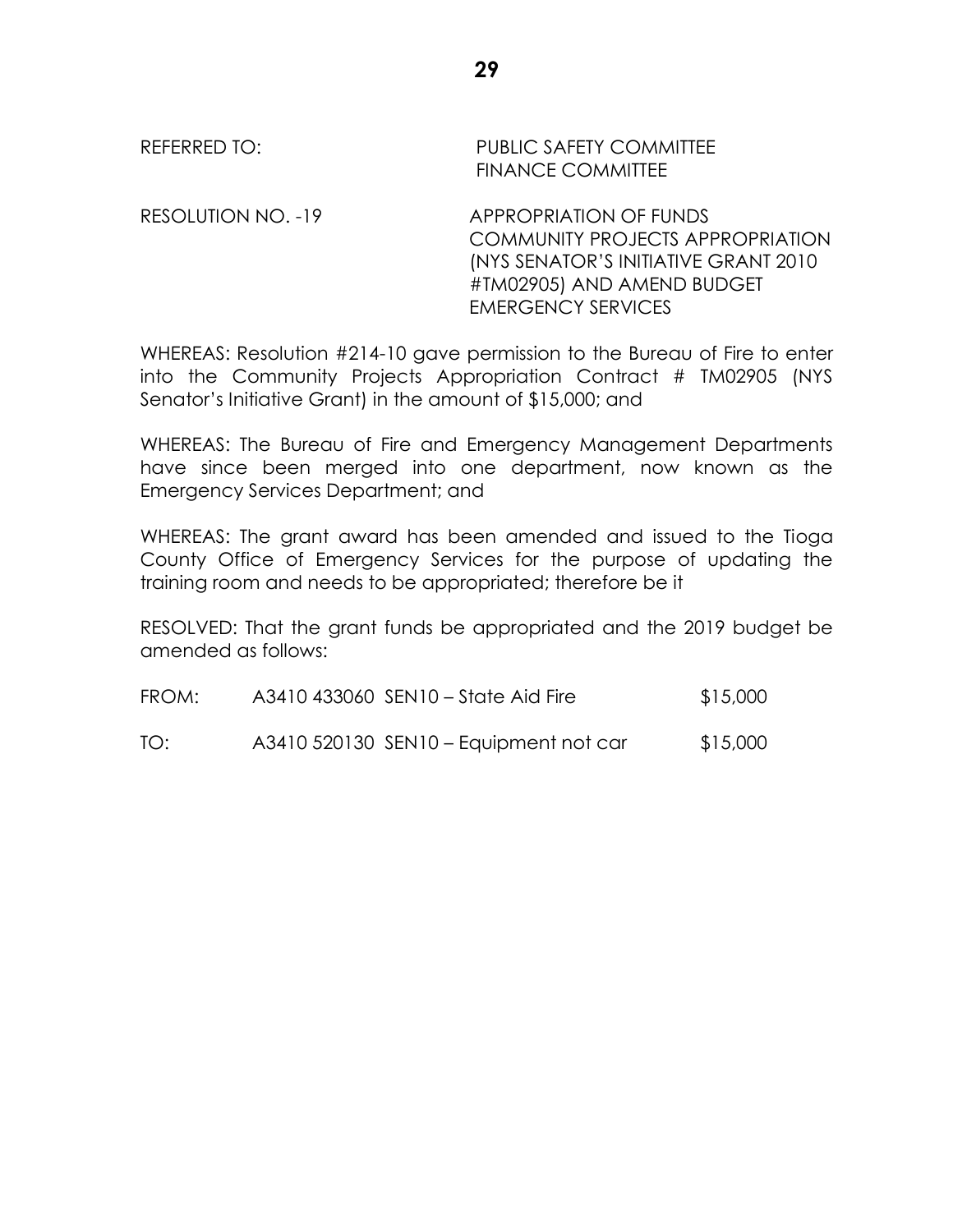| REFERRED TO: | <b>PUBLIC SAFETY COMMITTEE</b> |
|--------------|--------------------------------|
|              | <b>FINANCE COMMITTEE</b>       |

RESOLUTION NO. -19 APPROPRIATION OF FUNDS 2019 HOMELAND SECURITY GRANT (SHSP) MODIFY 2019 BUDGET OFFICE OF EMERGENCY SERVICES SHERIFF'S OFFICE

WHEREAS: The New York State Office of Homeland Security Program (SHSP) has been awarded a grant of \$69,980 (contract #C973990) to the Tioga County Office of Emergency Management; and

WHEREAS: 75% (\$52,485) of said grant will be appropriated to Emergency Management and 25% (\$17,495) will be appropriated to the Sheriff's Office; and

WHEREAS: Appropriation of funds requires Legislative approval; therefore be it

RESOLVED: That the 2019 NYS Homeland Security Grant (contract # C973990) be appropriated as follows:

FROM: A3360.433567 SHS19 Homeland Security 2019 Revenue \$52,485

TO: A3360.540140 SHS19 Homeland Security Grant–Contracting Services \$26,500 A3360.520130 SHS19 Homeland Security Grant – Equipment (not Car) \$25,985

AND:

FROM: A3361.433567 SHS19 Homeland Security 2019 Revenue \$17,495

TO: A3361.520130 SHS19 Homeland Security Grant–Equipment (not Car) \$17,495

And be it further

RESOLVED: That the 2019 Emergency Management budget and the Sheriff's Office budget be modified to reflect the above changes.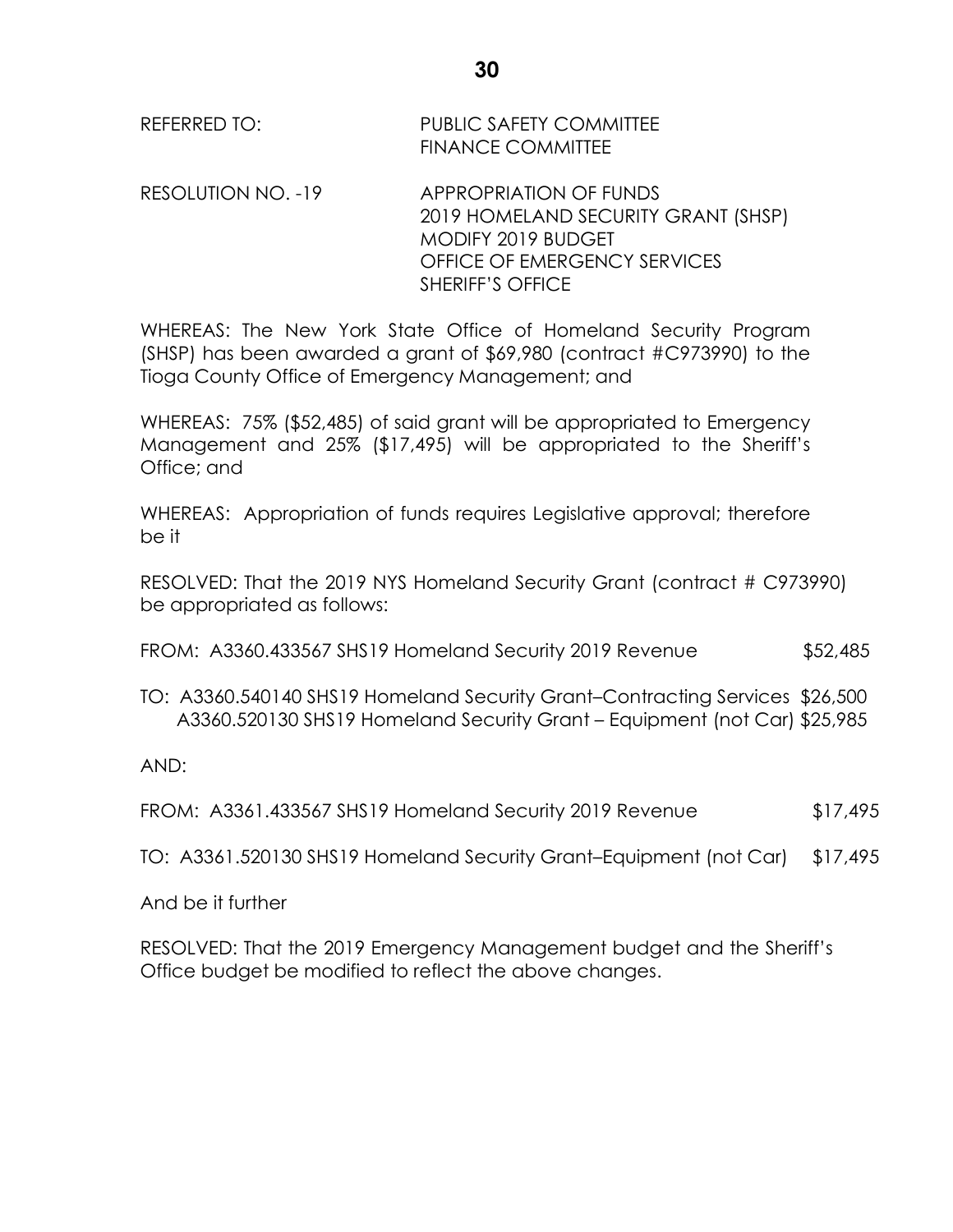| REFERRED TO:       | PUBLIC SAFETY COMMITTEE<br><b>FINANCE COMMITTEE</b>     |
|--------------------|---------------------------------------------------------|
| RESOLUTION NO. -19 | MODIFY 2019 BUDGET AND TRANSFER<br>FUNDS SHSP2017 GRANT |

WHEREAS: Resolution #260-17 awarded the Office of Emergency Services a 2017 State Homeland Security Grant in the amount of \$69,980; and

OFFICE OF EMERGENCY SERVICES

WHEREAS: The grant budget has been amended to reflect the costs associated with updating of the County's emergency management plans; therefore be it

RESOLVED: That the 2019 budget be modified and transfer of funds be made as below:

| FROM: A3360.520090 SHS17 Computer |  | \$2,000 |
|-----------------------------------|--|---------|
|-----------------------------------|--|---------|

TO: A3360.540140 SHS17 Contracted Services \$2,000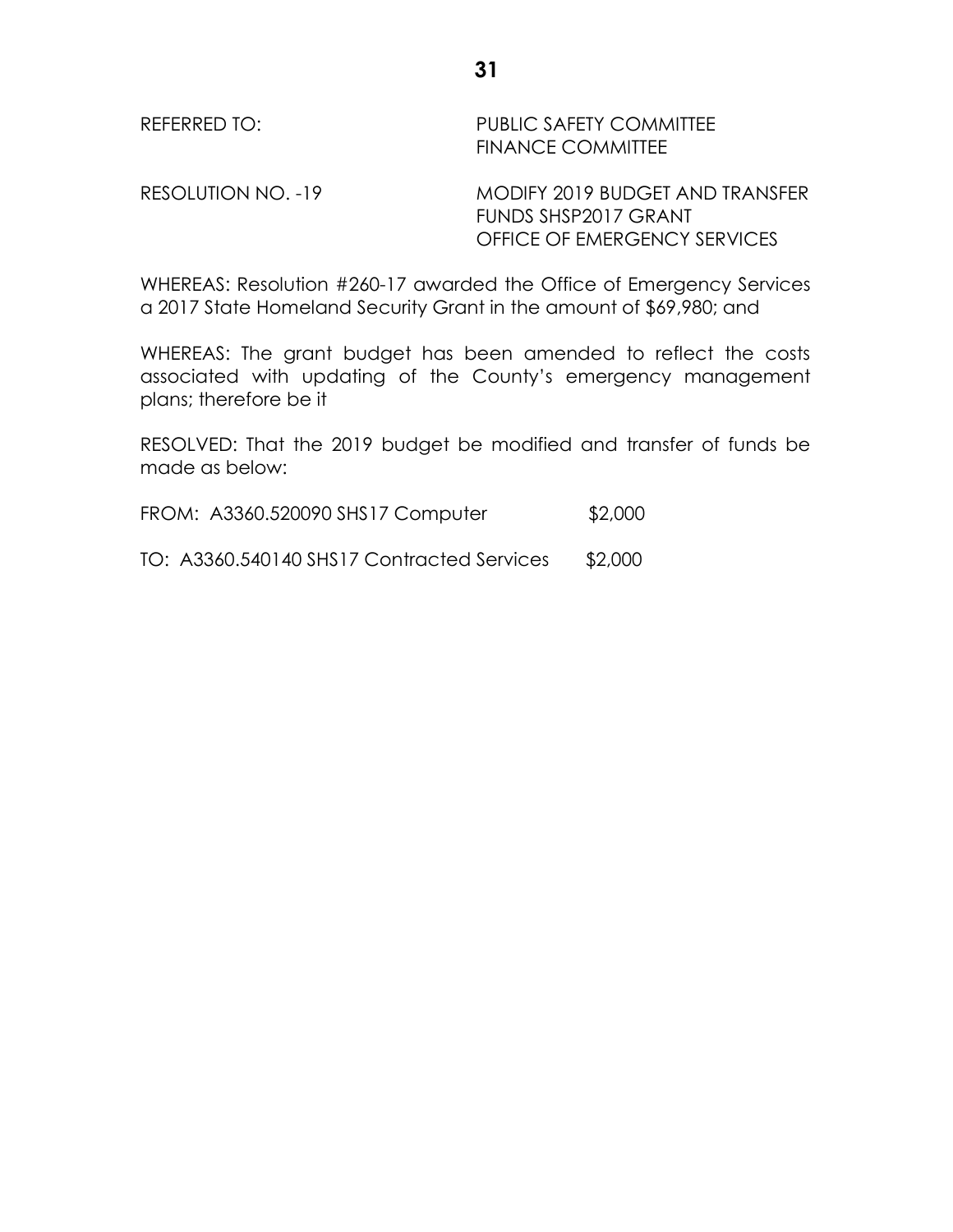REFERRED TO: FINANCE/LEGAL COMMITTEE

RESOLUTION NO. - 19 REQUEST TRANSFER OF CONTINGENCY FUNDS & MODIFY 2019 BUDGET ASSIGNED COUNSEL

WHEREAS: The Assigned Counsel budget has had a high number of cases for 2019 and the Assigned Counsel account will not have sufficient funds for the remainder of 2019; and

WHEREAS: Contingency funds will need to be transferred from the Contingency Account to the Assigned Counsel Account & modify Assigned Counsel 2019 budget to accommodate the increase in cases for 2019; therefore be it

RESOLVED: That the Tioga County Legislature authorizes a transfer as follows:

|     | From: A1990 540715 Contingency Account | \$40,000 |
|-----|----------------------------------------|----------|
| To: | A1172 540030 Assigned Counsel          | \$40,000 |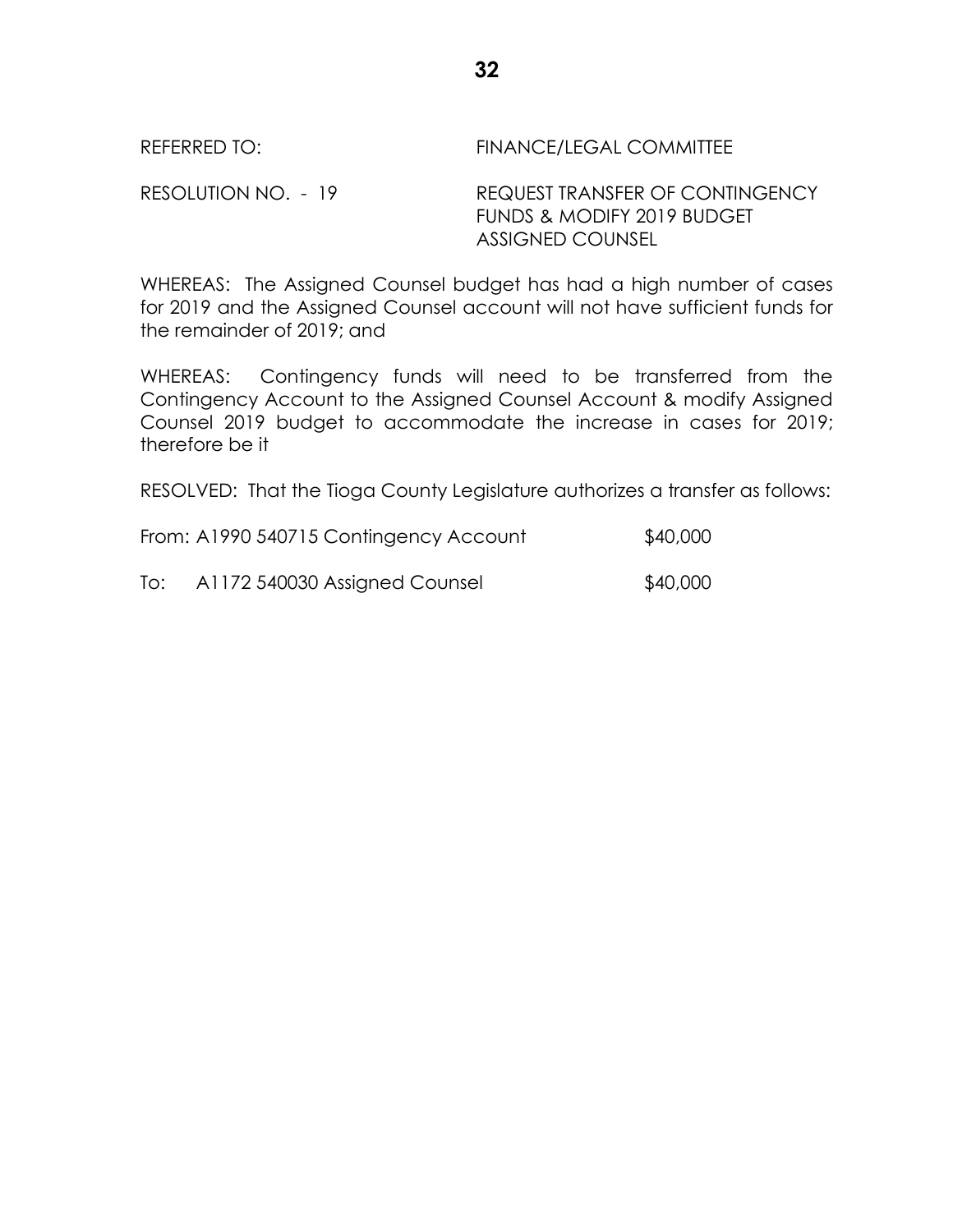| REFERRED TO:       | <b>PUBLIC SAFETY COMMITTEE</b><br><b>FINANCE COMMITTEE</b>               |
|--------------------|--------------------------------------------------------------------------|
| RESOLUTION NO. -19 | TRANSFER OF FUNDS &<br>MODIFY 2019 BUDGET<br><b>PROBATION DEPARTMENT</b> |

WHEREAS: Legislative approval is required for transfer of funds and budget modifications; and

WHEREAS: The Probation Department needs to increase the line item for Stationary Supplies and there is money in the line item for Protective Equipment; therefore be it

RESOLVED: That the Probation Department's 2019 be modified and funds be appropriated as follows:

|     | From: A3140 520215 Personal Protective Equipment | \$832.80 |
|-----|--------------------------------------------------|----------|
| To: | A3140 540630 Stationary Supplies                 | \$832.80 |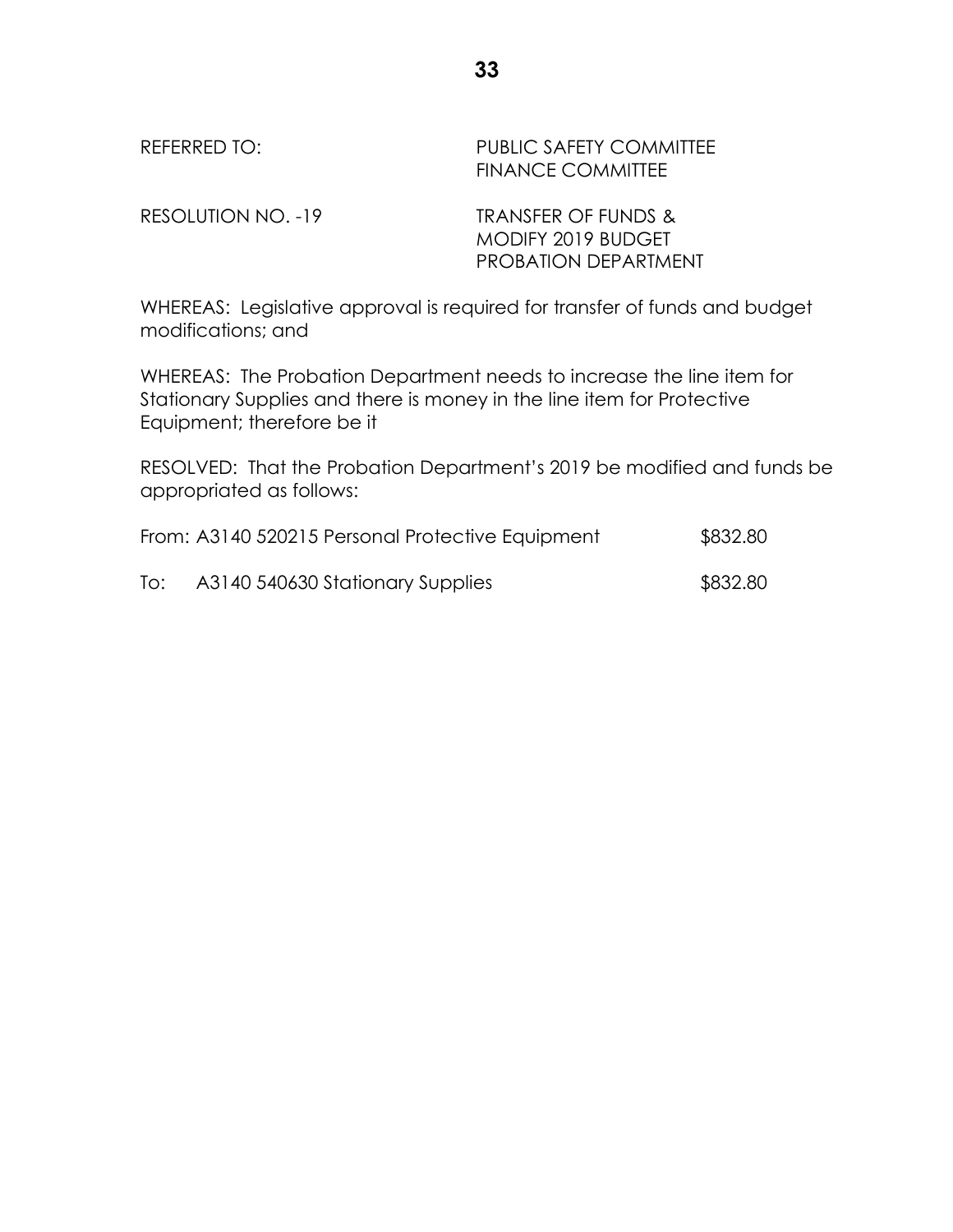REFERRED TO: FINANCE COMMITTEE

RESOLUTION NO. -19 AMEND RESOLUTION 51-19 ERRONEOUS ASSESSMENT TOWN OF NEWARK VALLEY

WHEREAS: Resolution No. 51-19 was adopted on February 12, 2019 to correct the erroneous assessment of an invalid parcel in the Town of Newark Valley; and

WHEREAS: The resolution issued a refund of the paid school tax bills in 2016, 2017, & 2018 by the Tioga County Treasurer; and

WHEREAS: The taxes were in fact paid by the Stack's to the Newark Valley Central School District, making NVCSD responsible for the refund of the erroneous taxes; therefore be it

RESOLVED: The refund check issued to Rose Marie and David M. Stacks by the Tioga County Treasurer's Office be voided; and be it further

RESOLVED: That the erroneous school tax of \$843.58 charged back to the Newark Valley School District be reversed; and be it further

RESOLVED: That Resolution 51-19 be rendered null and void.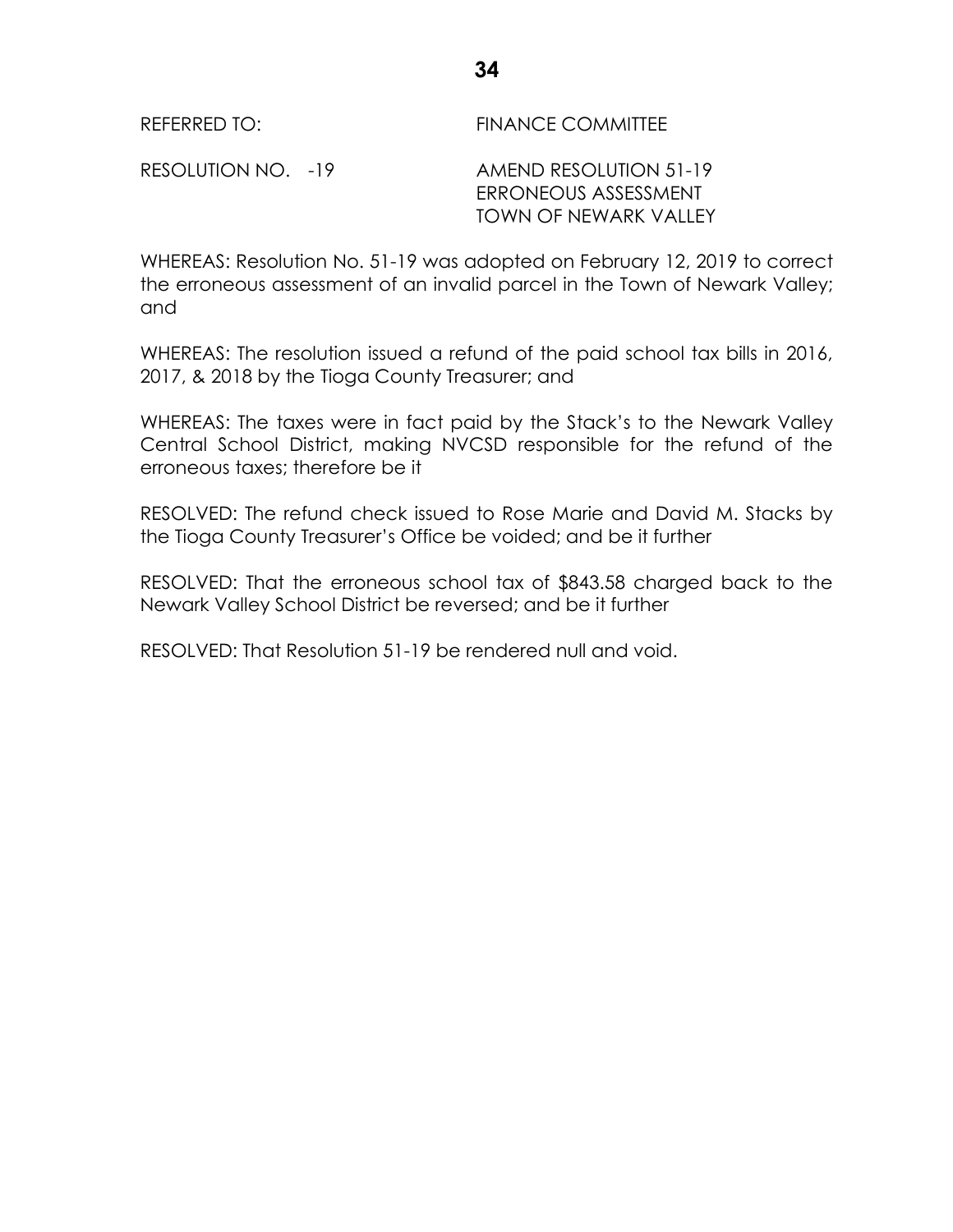| REFERRED TO:       | PERSONNEL COMMITTEE<br>LEGISLATIVE WORKSESSION |
|--------------------|------------------------------------------------|
| RESOLUTION NO. -19 | STANDARD WORK DAY AND<br>REPORTING RESOLUTION  |

WHEREAS: The New York State Retirement System created new reporting regulations in 2009 that require establishment of terms and work hours for elected and appointed officials and a resolution stating such at the onset of each term; therefore be it

RESOLVED: That the County of Tioga hereby establishes the following as standard work days for elected and appointed officials, and will report the following days worked to the New York State and Local Employees' Retirement System based on the record of activities maintained and submitted by the following officials to the Clerk of this body;

| <b>Title</b>                       | <b>Name</b>  | <b>Standard</b><br><b>Work Day</b><br>(Hrs/day) | <b>Term</b><br><b>Begins/Ends</b> | <b>Participates in</b><br><b>Employer's</b><br><b>Time Keeping</b><br>System<br>(Y/N) | Days/Month<br>(based on<br><b>Record of</b><br><b>Activities)</b> | <b>Not</b><br><b>Submitted</b> |
|------------------------------------|--------------|-------------------------------------------------|-----------------------------------|---------------------------------------------------------------------------------------|-------------------------------------------------------------------|--------------------------------|
| <b>Elected</b><br><b>Officials</b> |              |                                                 |                                   |                                                                                       |                                                                   |                                |
|                                    | <b>Tracy</b> |                                                 | $01/01/19 -$                      |                                                                                       |                                                                   |                                |
| Legislator                         | Monell       | 6                                               | 12/31/21                          | N                                                                                     |                                                                   | Χ                              |

I, Cathy A. Haskell, Secretary/Clerk of the governing board of the County of Tioga, of the State of New York, do hereby certify that I have compared the foregoing with the original resolution passed by such board at a legally convened meeting held on the XXXX day of XXXX, 20XX on file as part of the minutes of such meeting, and that same is a true copy thereof and the whole of such original.

IN WITNESS WHEREOF, I have hereunto set my hand and the seal of the Tioga County Legislature on this XXXX day of XXXX, 20XXX.

Tioga County Legislative Clerk

\_\_\_\_\_\_\_\_\_\_\_\_\_\_\_\_\_\_\_\_\_\_\_\_\_\_\_\_\_\_\_\_\_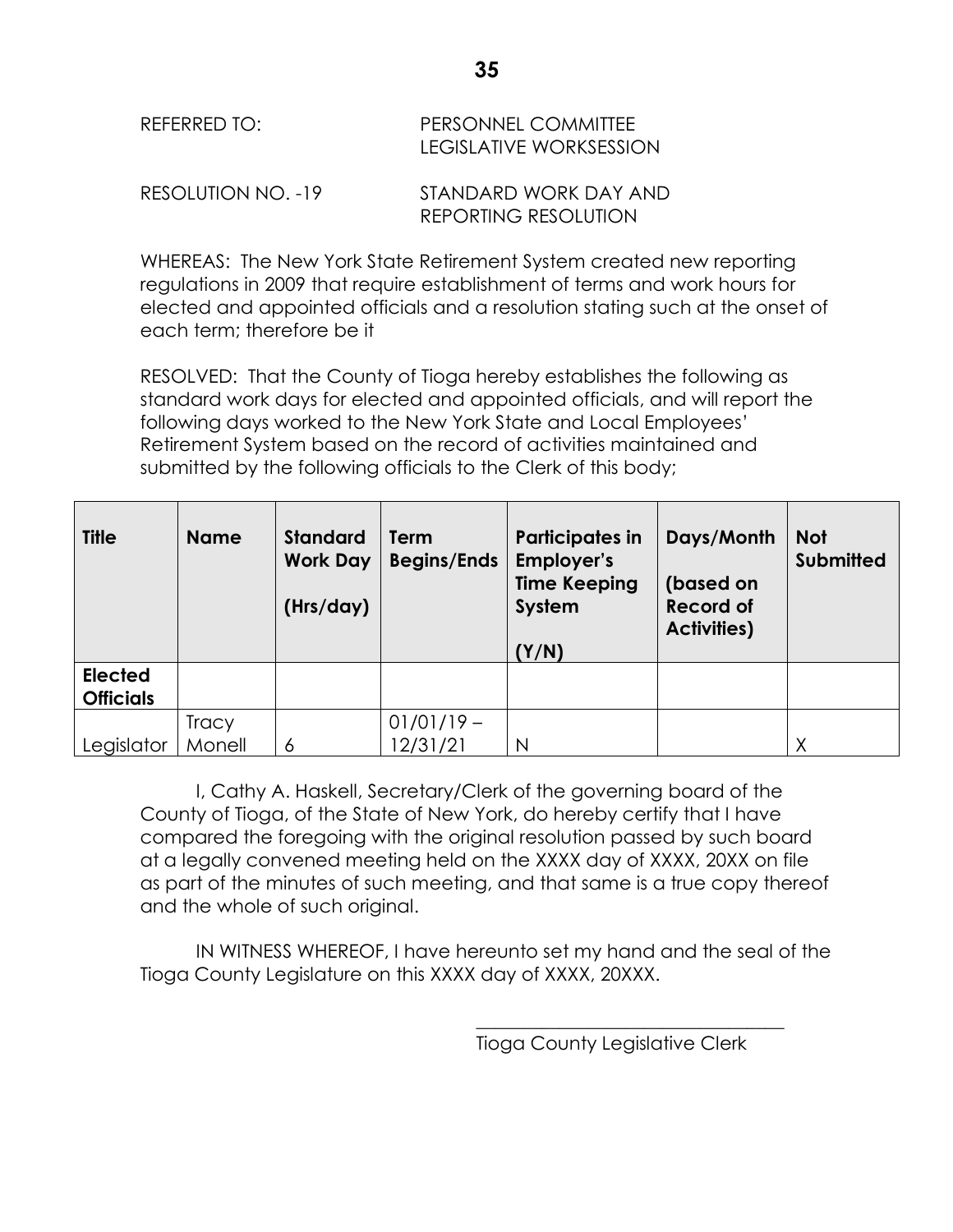Affidavit of Posting: I, Cathy A. Haskell, being duly sworn, depose and say that the posting of the resolution began on XXXXXXXX and continued for at least 30 days. That the resolution was available to the public on the

□ Employer's website at [www.tiogacountyny.com](http://www.tiogacountyny.com/)

□ Official sign board at Tioga County Legislative Office.

□ Main Entrance Clerk's Office at \_\_\_\_\_\_\_\_\_\_\_\_\_\_\_\_\_\_\_\_\_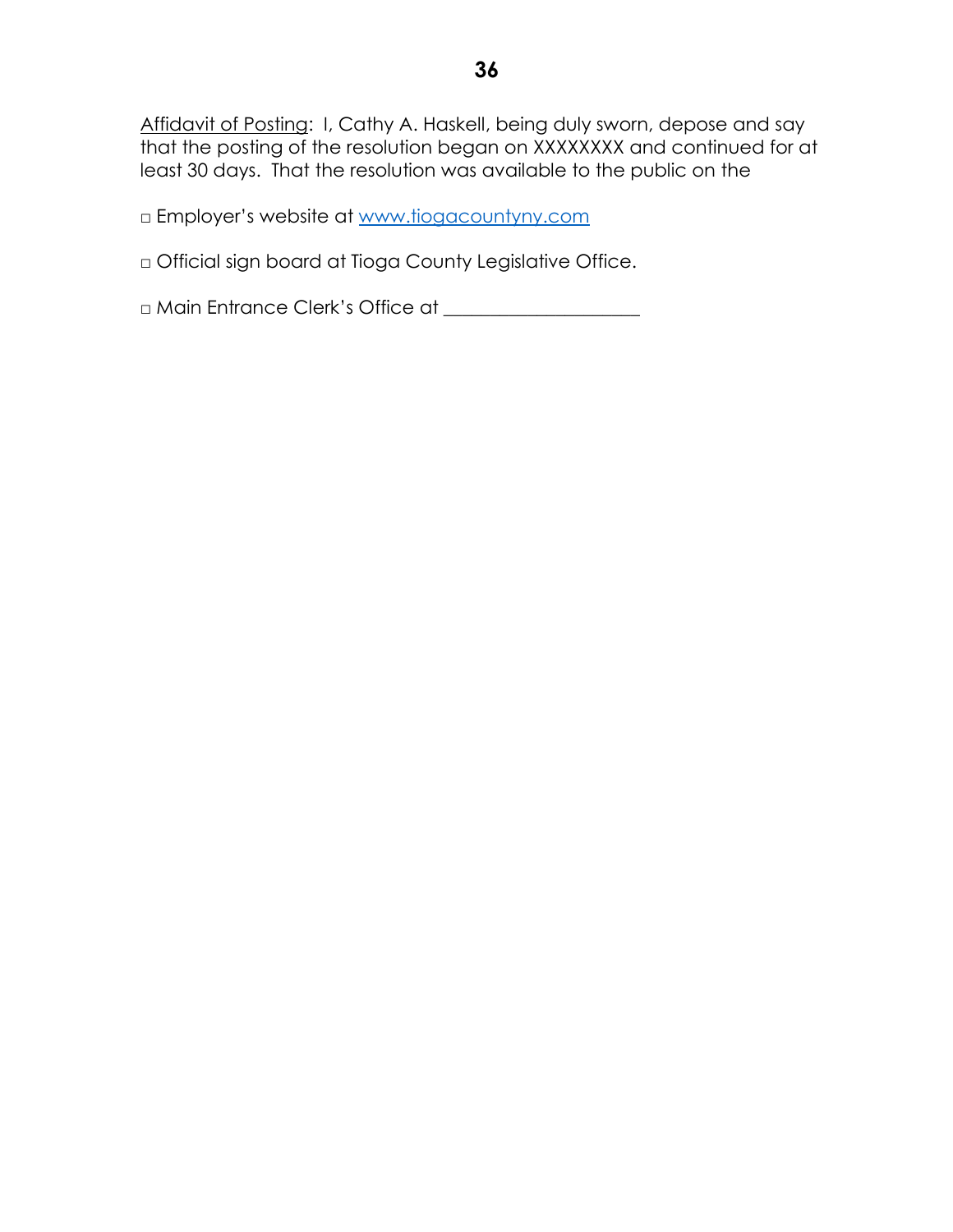REFERRED TO: LEGAL COMMITTEE PERSONNEL COMMITTEE

RESOLUTION NO. -19 AUTHORIZE APPOINTMENT OF 3rd ASSISTANT DISTRICT ATTORNEY DISTRICT ATTORNEY'S OFFICE

WHEREAS: Legislative approval is required for any Non-union appointment; and

WHEREAS: Due to staffing changes reflected in Resolution 254-19, the 3rd Assistant District Attorney position (Non-Union salary range \$57,154 – \$67,154) has been vacant since September 30, 2019; and

WHEREAS: The District Attorney has identified an appropriate candidate to fill said vacancy; therefore be it

RESOLVED: That Torrance Schmitz shall be appointed to the position of 3rd Assistant District Attorney at an annual rate of \$65,000 effective October 16, 2019; and be it further

RESOLVED: That Mr. Schmitz shall not be eligible for the 2020 Non-union salary increase until successful completion of a six (6) month evaluation on April 16, 2020.